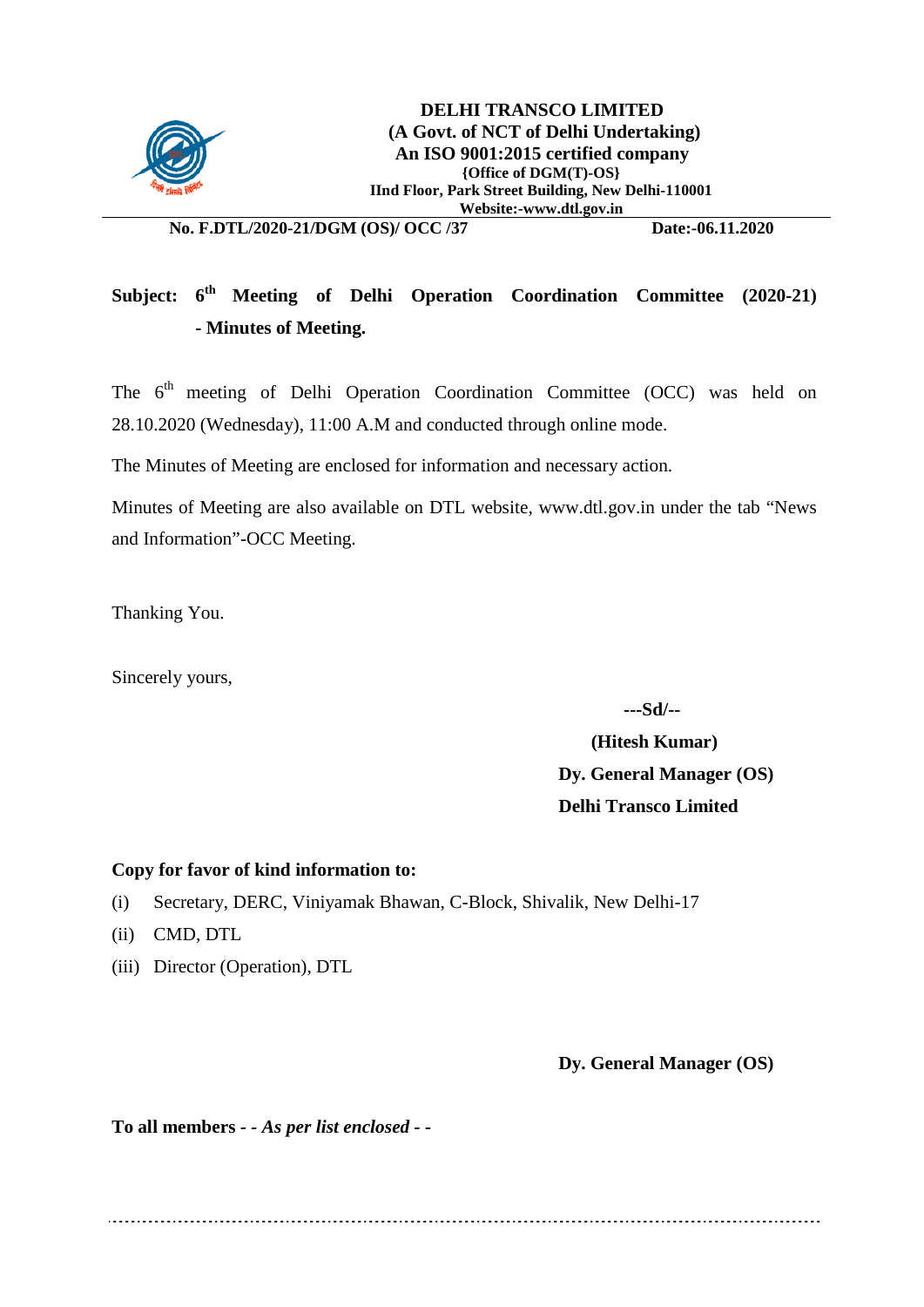# **6th Meeting of Delhi Operation Coordination Committee (2020-21)- Minutes of Meeting Distribution List:**

*MOM of 6th Delhi OCC Meeting (2020-21) dt.-28.10.2020* Page 2 of 17

| DTL                       | General Manager (O&M)-I, Chairman OCC |
|---------------------------|---------------------------------------|
|                           | General Manager (O&M)-II              |
|                           | General Manager (P&M, DM&S)           |
|                           | General Manager (Planning)            |
|                           | DGM (O&M) - North, East, West, South  |
|                           | DGM(M/P)                              |
|                           | DGM (Plg.)                            |
| <b>SLDC</b>               | General Manager (SLDC)                |
|                           | DGM (SO)                              |
| TPDDL                     | HOD (PSC &AM), Sr. Manager (PSC)      |
| BRPL                      | VP, AVP (SO)                          |
| BYPL                      | VP, AVP (SO)                          |
| <b>NDMC</b>               | <b>Superintending Engineer</b>        |
| IPGCL                     | AGM (T) Opr. GTPS                     |
| <b>PPCL</b>               | AGM (T) Opr.PPS-I                     |
|                           | AGM (T) Opr. PPS-III                  |
| MES                       | <b>AEE/M.SLDC Officer</b>             |
| <b>BBMB</b>               | Sr. Executive Engineer, O&M           |
| <b>DMRC</b>               | GM (Traction), Sr.DGM (Traction)      |
| <b>GMR(DIAL)</b> GM(DIAL) |                                       |
|                           | N. Railways Sr. DEE (TRD)             |
|                           |                                       |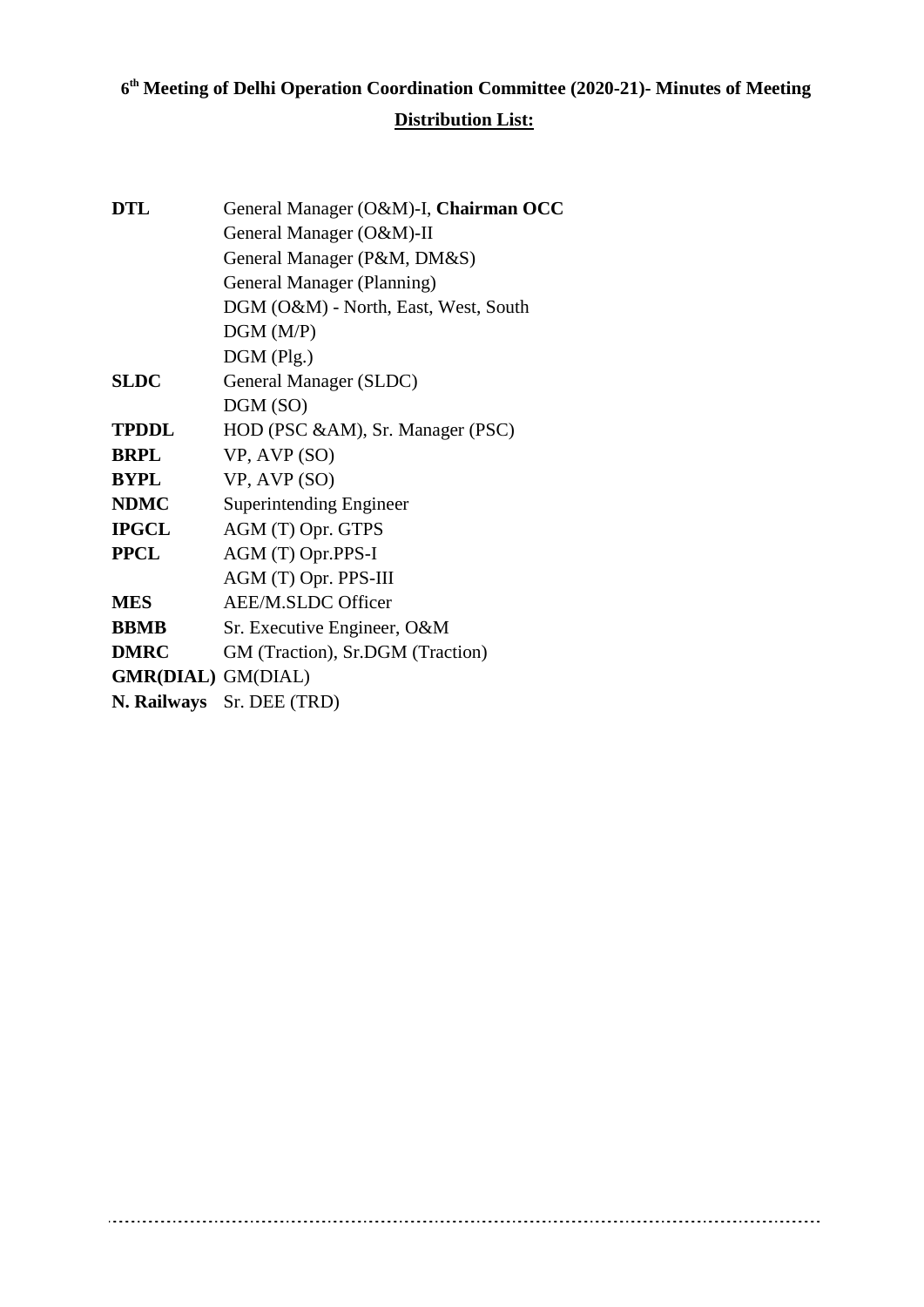| Date:         | 28.10.2020                                                          |
|---------------|---------------------------------------------------------------------|
| Time:         | 11:00 AM                                                            |
| <b>Venue:</b> | <b>Online Via Video conferencing</b>                                |
|               | O/o-GM(O&M)-I, Delhi Transco Ltd., 220 kV Sub-Stn Park Street, Opp. |
|               | Talkatora Stadium, Near R.M.L. Hospital, New Delhi-110001           |

Chairman, OCC welcomed the members and commended on the efforts to maintain uninterrupted power supply in Delhi network despite the ongoing Covid-19 pandemic. He mentioned about the low load condition in Delhi network in winter season & challenges of High voltage condition and reactive power injection in system. OCC members were requested to put all efforts to maintain voltage profile at various levels and take measures to control reactive power injection in system. It was also stated that lean load period has started and all efforts should be made for carrying out maintenance activities as per respective preventive maintenance schedule or up-gradation of equipments as per requirements.

#### ● **Review of Grid operations of September-2020**

In comparison with September-2019 power demand, there was negative variation in the peak demand 6231MW (-8.01%) in September-2020 & total energy consumption in month of September-2020 is 3342.312MUs (-3.47%) for Delhi System. The negative variation indicates the impact of lockdown imposed due to pandemic COVID-19.

#### ● **Planning of Grid operation for November-2020**

 SLDC Delhi informed that, anticipated peak demand for November 2020 is 3550MW and expected availability is 5380 MW (Surplus +1830 MW). Anticipated maximum energy requirement for a day is 63MUs and expected availability is 124MUs (Surplus +61MUs).

----------------------------------------------------------------------------------------------------------------

#### **List of participants is enclosed as Annexure-I.**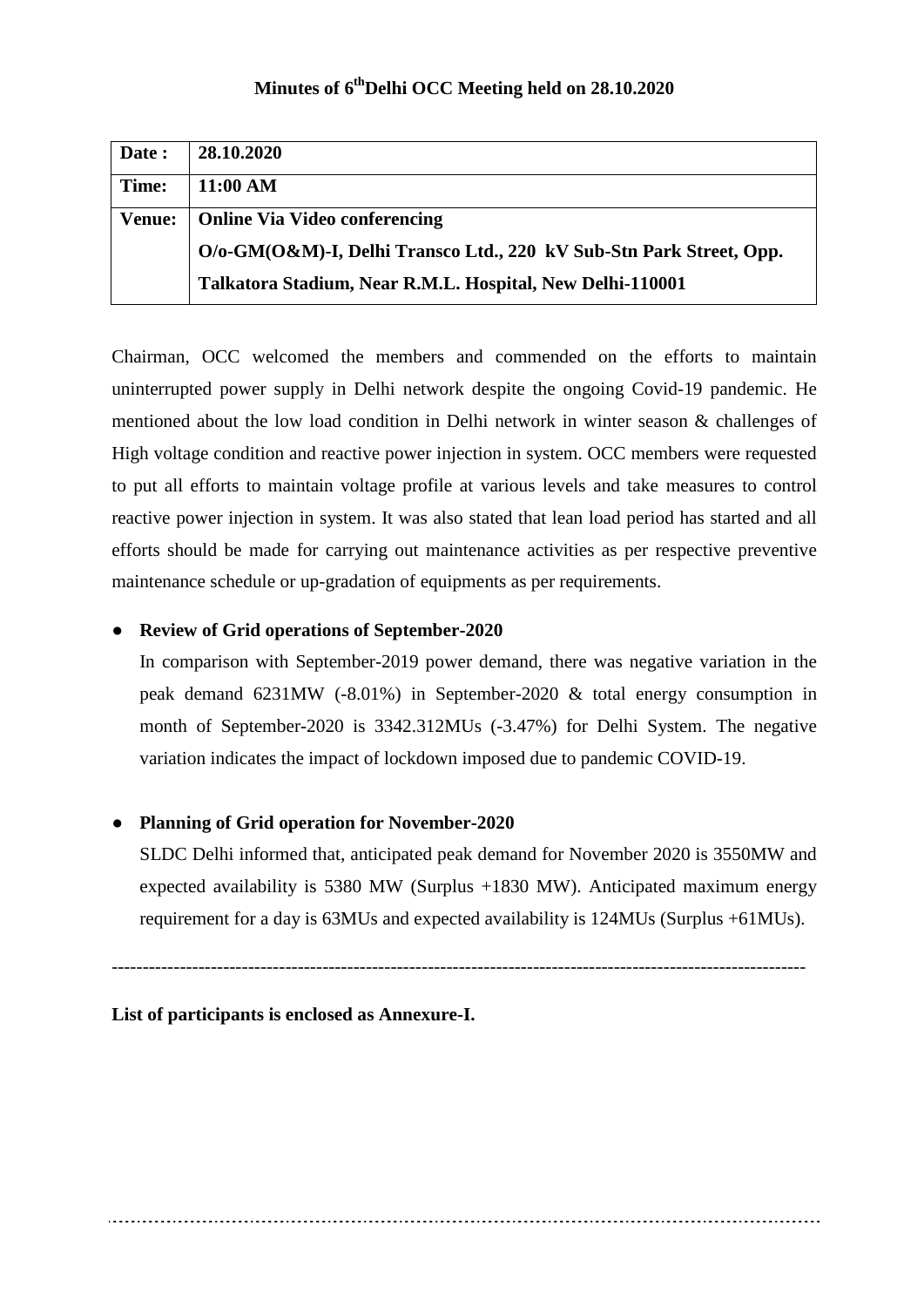## **1. Confirmation of minutes of 5th Delhi OCC meeting (2020-21) held on dated 24.09.2020.**

The 05th Delhi OCC meeting (2020-21) was held on 24.09.2020 through video conferencing in accordance with the agenda circulated vide letter dt: 21.09.2020. Minutes of the aforesaid OCC meeting were issued on 09.10.2020 and the same was also uploaded on DTL website.

## **Members confirmed the Minutes of 5th OCC Meeting.**

## **2. Updating of communication details of nominated members of Delhi OCC.**

As per S. No. 2 of MOM of  $3<sup>rd</sup>$  OCC meeting dt:24.07.2020 members/participants were requested to update communication details of nominated representatives. As of now BRPL, BYPL, DMRC & TPDDL has updated the relevant details.

| S.N            | Name of<br><b>Utility</b> | <b>Designation</b>              | Name of<br><b>Officer</b>      | Mobile No. | E-Mail                                               | <b>Corresponding Office</b><br><b>Address</b>                                                                   |
|----------------|---------------------------|---------------------------------|--------------------------------|------------|------------------------------------------------------|-----------------------------------------------------------------------------------------------------------------|
| $\mathbf{1}$   | <b>BYPL</b>               | Vice<br><b>President</b>        | Sh. Jitendra<br><b>Nalwaya</b> | 8467887272 | jitendra<br>nalwaya/rel/rel<br>ianceada@info<br>comm | <b>BSES Yamuna Power</b><br><b>LTD. Scada Control</b><br>Room, 2nd Floor,<br>Shankar Road, Delhi -<br>110060    |
| 2              | <b>BYPL</b>               | Dy. GM                          | Sh. Som Dutt<br>Sharma         | 9312782457 | som<br>dutt/rel/reliance<br>ada@infocomm             | <b>BSES Yamuna Power</b><br>LTD. Scada Control<br>Room, 2nd Floor,<br>Shankar Road, Delhi -<br>110060           |
| 3              | <b>BYPL</b>               | Asst. Vice<br>President         | Sh. Sushil<br>Sharma           | 9312725633 | sushil k<br>sharma/rel/relia<br>nceada@infoco<br>mm  | <b>BSES</b> Yamuna Power<br>LTD. Scada Control<br>Room, 2nd Floor,<br>Shankar Road, Delhi -<br>110060           |
| $\overline{4}$ | <b>TPDDL</b>              | Addl. GM                        | Sh. Lalit<br>Wasan             | 9971316492 | lalit.wasan@tat<br>apower-<br>ddl.com                | 66 KV PP3 Grid S/Stn<br>building Pitampura,<br>Delhi - 110034                                                   |
| 5              | <b>DMRC</b>               | GM/<br><b>Traction</b>          | Sh. Subodh<br><b>Pandey</b>    | 9958097178 | subodh dmrc<br>@yahoo.com                            | <b>DMRC, Metro</b><br><b>Bhawan, New Delhi</b>                                                                  |
| 6              | <b>DMRC</b>               | Sr.DGM/<br>Traction             | Sh.<br>Chandrakant<br>Shrivas  | 9717497427 | chandrakant271<br>170@gmail.com                      | DMRC, Metro Bhawan,<br>New Delhi                                                                                |
| $\tau$         | <b>BRPL</b>               | <b>Vice</b><br><b>President</b> | Sh. Salil<br><b>Saxena</b>     | 9350582556 | salil.saxena@re<br>lianceada.com                     | <b>BRPL SCADA</b><br><b>Control Centre, 2nd</b><br>Floor, 33 kV Balaji<br><b>Grid Sub-stations,</b><br>Kalkaji. |
| 8              | <b>BRPL</b>               | <b>DGM</b>                      | Sh. M. Kishore<br>Babu         | 8178347059 | miriyala.babu@<br>relianceada.com                    | <b>BRPL SCADA Control</b><br>Centre, 2nd Floor, 33<br>kV Balaji Grid Sub-<br>stations, Kalkaji.                 |
| 9              | <b>BRPL</b>               | Asstt. Vice<br>President        | Sh. Abhishek<br>Ranjan         | 9555290403 | abhishek.r.ranja<br>n@relianceada.c<br>om            | <b>BRPL SCADA Control</b><br>Centre, 2nd Floor, 33<br>kV Balaji Grid Sub-<br>stations, Kalkaji.                 |

**OCC advised NDMC, MES, IPGCL, PPCL & BBMB to update and submit the details in prescribed format to the convener.**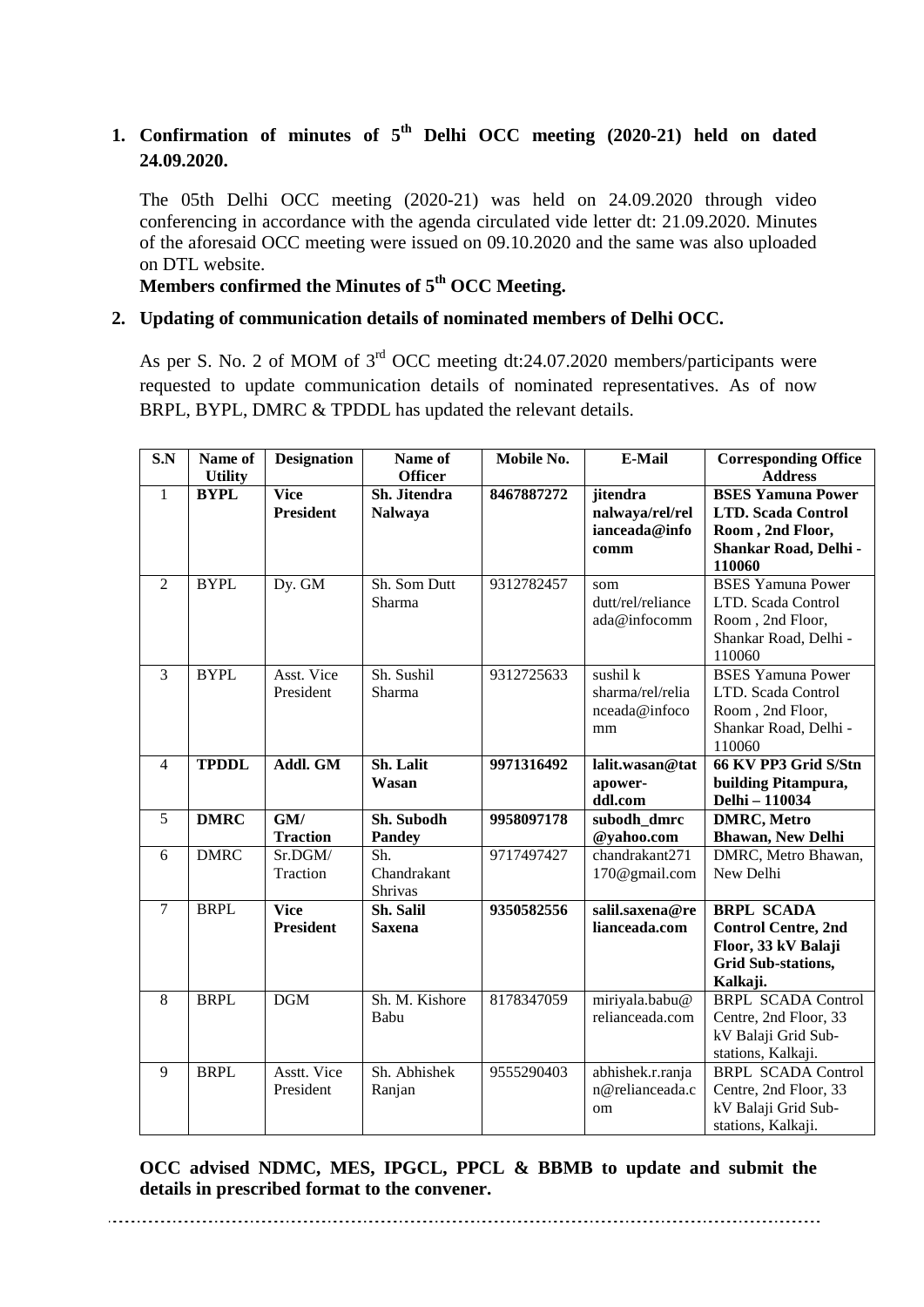## **3. DTL AGENDA:**

#### **3.1 Proposed planned shutdowns of DTL for the month of November-2020.**

All proposed planned shutdowns for the month of November-2020 discussed in detail by OCC members (Annexure-I).

OCC Chairman advised all the utilities to plan maintenance/up-gradation/replacement activities in lean load period as per respective maintenance plans in preparation of meeting the load requirements of next summer season.

- i. After detailed discussion with members, OCC approved planned shutdowns subject to real time conditions as per the attached Annexure.
- ii. Shutdown on 220kV Sarita Vihar-Maharani Bagh Ckt & Sarita Vihar-Pragati Ckt has been approved from 01.11.20-05.11.20 in a single slot for PWD related works.PWD will ensure to clear the shutdown as soon as possible in case any exigency arise in the system on real time basis.
- iii. DMRC requested DTL to avail shutdowns on DMRC feeders preferably on Saturday/ Sunday.

#### **3.2 Status of joint checking of Overhead Power Line crossings with Northern Railways representatives by DTL & DISCOMs.**

In the  $2<sup>nd</sup>$  Delhi OCC meeting (2020-21), committee suggested all utilities to conduct the survey in  $1<sup>st</sup>$  fortnight, July-2020 & share the details with OCC. OCC further advised Discoms, DTL & Northern Railways to conduct joint survey of the power lines on regular basis.

In  $4<sup>th</sup> OCC$  meeting on 24.08.20, DTL/O&M North & East informed about completion of survey & details shared with OCC. During this meeting, Northern Railway DEE/TRD raised a concern regarding very bad condition of 33 kV Feeder at Okhla-NZM Line of BRPL and jumpers are in damaged condition & may fall on the track. DEE/TRD updated on 28.10.20, the joint checking of Okhla-NZM feeder is done, but the issue jumpers in this line is not resolved yet. OCC requested BRPL to attend the issue at earliest.

In 5<sup>th</sup> OCC meeting on 24.09.20, Northern Railway DEE/TRD Delhi division informed that survey of the 12 Overhead Transmission lines out of 27 line has been completed, however survey of 15 lines still pending.OCC advised all utilities to complete the pending survey of lines/ take remedial actions and share the status in next OCC meeting.

**DEE/TRD informed that 07 lines are pending for survey (Details attached as annexure-II). DEE/TRD requested to dismantle the overhead crossing at SP Marg KM 10/17-18 & 10/19-20 if the section is not used. NDMC representative replied to look into and revert back. DEE/TRD also requested to provide communication details for SSB-NO lines. It was informed by TPDDL/BRPL that a line emanating from BBMB Rohtak Road feeding to Haryana probably belongs to HVPNL and they may be approached.**

*MOM of 6th Delhi OCC Meeting (2020-21) dt.-28.10.2020* Page 5 of 17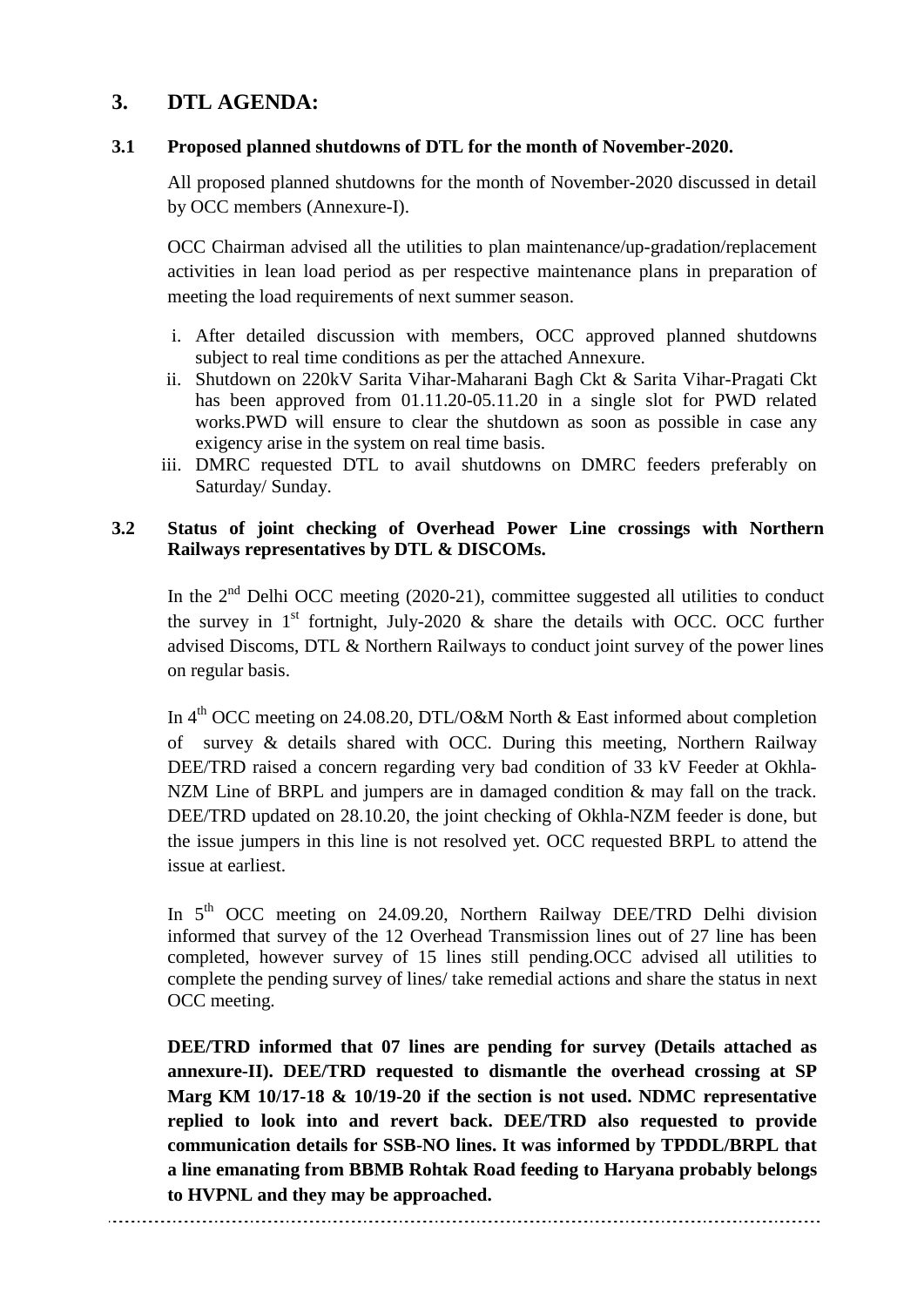**Further, OCC advised all utilities to complete the pending survey of lines/ take remedial actions and share the status in next OCC meeting.**

| <b>SN</b>               | <b>Depot</b> | <b>Section</b>      | Location                         | <b>Voltage</b> | <b>Supply</b><br><b>Authorit</b><br>V | Last joint<br>checking | <b>Contact Person</b>                                                                                           |
|-------------------------|--------------|---------------------|----------------------------------|----------------|---------------------------------------|------------------------|-----------------------------------------------------------------------------------------------------------------|
| $\mathbf{1}$            | <b>NUR</b>   | BHD-<br><b>NUR</b>  | $15/15-17$ ,<br>$16-18$          | 66kV           | <b>TPDDL</b>                          | 08.06.2018             | Sh. Anil Thakur,<br>ADEE/TRD/Panipat,                                                                           |
| $\overline{2}$          | <b>NUR</b>   | BHD-<br><b>NUR</b>  | $22/9 - 11$ ,<br>$10-12$         | 400kV          | <b>DTL</b>                            | 18.10.2016             | 9729531320,<br>Sh. Sanjay Uppadhyay,<br>SSE/OHE/Narela,<br>9717648532                                           |
| 3                       | <b>NDLS</b>  | ANDI-<br><b>BHD</b> | $11/15-$<br>11/17                | 66kV           | <b>TPDDL</b>                          | 20.03.2018             | Sh. Bikarmjeet Singh,<br>ADEE/TRD/New Delhi,<br>9717631320,<br>Sh. Ravinder, SSE/OHE/New<br>Delhi 9717648532    |
| $\overline{\mathbf{4}}$ | <b>TKD</b>   | HNZM-<br>TKJ/SSP    | 1532/39<br>$G-41G$               | 33kV           | <b>BSES</b>                           | 26.03.2016             | Sh. Shyamlal,<br>ADEE/TRD/Faridabad,                                                                            |
| 5                       | <b>TKD</b>   | HNZM-<br>TKJ/SSP    | 1532/41<br>$G-43G$               | 33kV           | <b>BSES</b>                           | 26.03.2016             | 9717632607,<br>Sh. Pradeep Chaudhary,<br>SSE/OHE/TKD 9717632847                                                 |
| 6                       | <b>PTNR</b>  | DBSI-<br><b>DAZ</b> | $25/11-12$ ,<br>$25/11 -$<br>12A | 33kV           | <b>TPDDL</b>                          | 04.03.2015             | Sh. Sunil Singh,<br>ADEE/TRD/Patel Nagar<br>9717631312<br>Sh. Ajay Kasana,<br>SSE/OHE/Patel Nagar<br>9971265266 |
| $\overline{7}$          | <b>BGZ</b>   | SSB-<br><b>NNO</b>  | $15/9 - 11$ ,<br>15/10-12        | 66kV           | <b>BSES</b>                           | 07.12.2016             | Sh. Shyamlal,<br>ADEE/TRD/Faridabad,<br>9717632607,<br>Sh. Pradeep Chaudhary,<br>SSE/OHE/TKD 9717632847         |

**List of O/H power lines pending for joint survey is:**

#### **3.3 Overcoming the high voltage issue in 400kV Bamnauli Jhatikara Ckt**

O&M/Bamnauli informed that 400kV Bamnauli- Jhatikara Ckt No.1 tripped on Over Voltage from Bamnauli end at 20:14 hrs dated 21/10/2020. It was observed that the voltage of B- Phase was 112% of rated voltage & continued for 06 seconds.

During the upcoming DTL's shutdown period of 400 kV Tughlakabad –Ballabhgarh D/C line the load of 400 kV Tughlakabad break off from 400kV Ballabgarh S/stn and all load will be feed from 400kV Bamnauli through 765kV Jhatikara only. In this case if Bamnauli-Jhatikra-1 tripped on over voltage this will overload Bamnauli- Jhatikara Ckt-2 and interruptions in electrical power flow in the Ring system due to tripping of 400 kV Bamnauli- Jhatikara- I tripped on Over Voltage at Bamnauli end. To avoid the over voltage situation during the shutdown and upcoming winter season, the voltage may be regulated at 765 kV Jhatikara substation.

**OCC advised DTL/Bamnauli to check/test 400kV CVT and compare the testing results with the initial data found during commissioning of equipment. Further, OCC advised SLDC to maintain the voltage profile within limits.**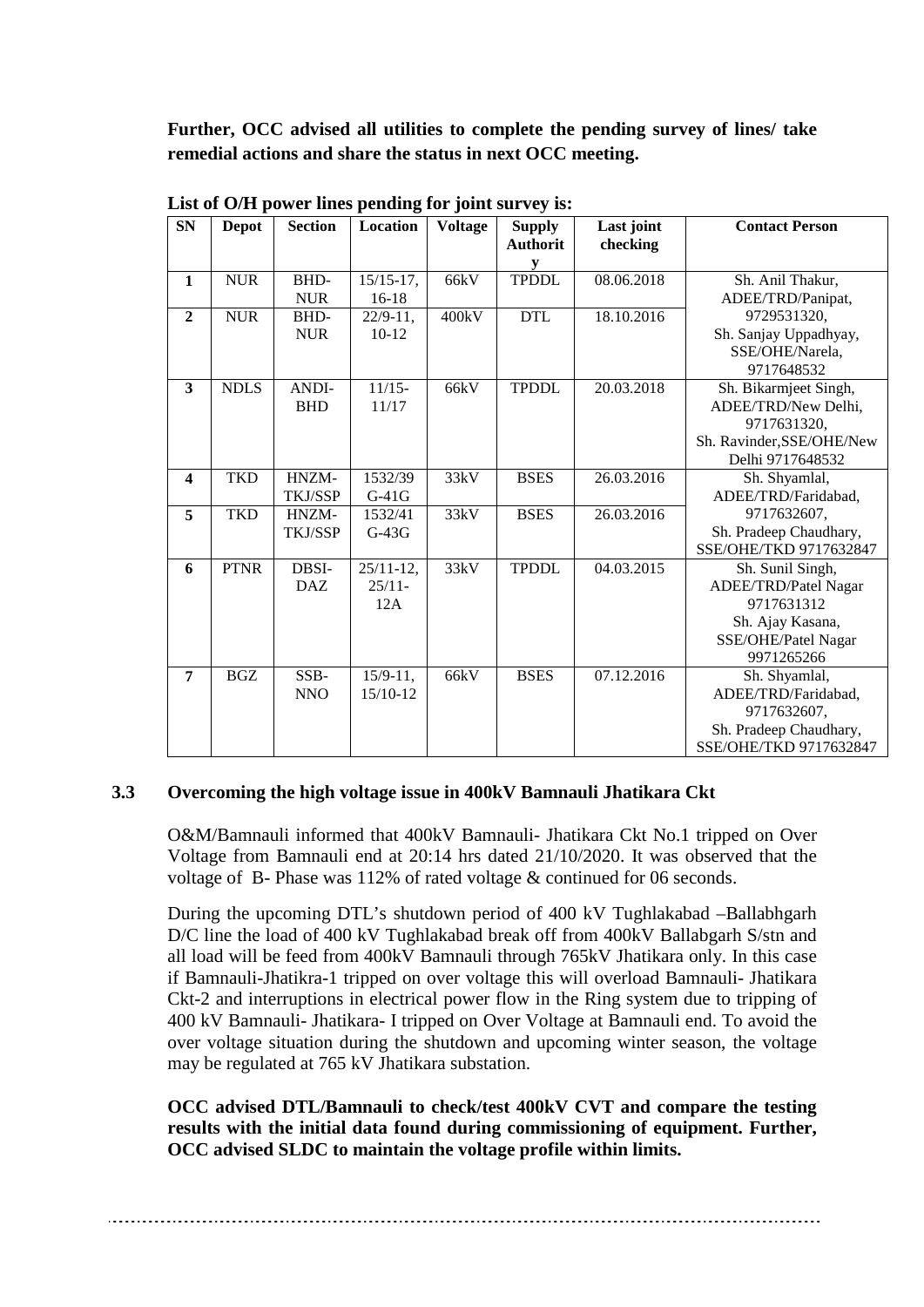**OCC requested DTL to put up planned shutdown of 400kV Tughlakabad-Ballabhgarh D/C in upcoming NRPC OCC meeting.** 

### **4. SLDC AGENDA:**

#### **4.1. Implementation of Automatic Demand Management Scheme by Discoms.**

Refer S.No. 2.2 of 20th GCC MoM wherein NDMC had informed that their software for ADMS has been upgraded and under testing and work is linked with the IPDS project, for which efforts shall be made to complete at the earliest.

NDMC has informed in 02nd OCC meeting (2020-21) that the works related to ADMS are under process and expected to be completed by 30.09.2020.

**NDMC informed that the work related to ADMS are under progress.**

#### **(Action by NDMC)**

#### **4.2 Survival of Local Island at GTPS/ Pragati.**

During 20th GCC meeting as per MoM at S.No. 2.4 (9.12) following was discussed:-

"BYPL representative raised the issue of survival and subsequent synchronizing of local islanding at GT/ Pragati.

GCC advised DTL to carry out a joint visit with Discoms and IPGCL/ PPCL to analyze the requirements for sustaining Local Island at GT station". -

The matter was deliberated in the 12th (2018-19) Delhi OCC meeting held on 28.03.2019 and a committee comprising of following members was constituted for carrying out the above desired work at Pragati:-

- (i) Sh. Satyendra Prakash, AGM(Elect./C&I), PPS-I, PPCL.
- (ii) Sh. B.L. Gujar, DGM (Prot.), DTL.
- (iii) Sh. Bharat Tiwari, MGR(OS), DTL
- (iv) Sh. Deepak Kumar, AM(T)-Pragati, DTL.

In 04<sup>th</sup> Delhi OCC meeting (Aug-2020), DTL representative informed that the control cable laying work assigned to DTL has been completed on 31.07.2020 . PPCL/Pragati representative informed OCC about availability of spare items by the end of August-2020 & work will be executed by 30.09.2020.

In 5<sup>th</sup> Delhi OCC meeting (Sep-2020), PPCL/Pragati informed OCC about installation of meter at site & connection of meter will be completed after the visit of DTL/Protection. OCC advised to expedite the remaining work & to complete the work by 12.10.2020.

The committee was requested to give the status/ progress of work to the OCC forum on following :

1). Status of work completed.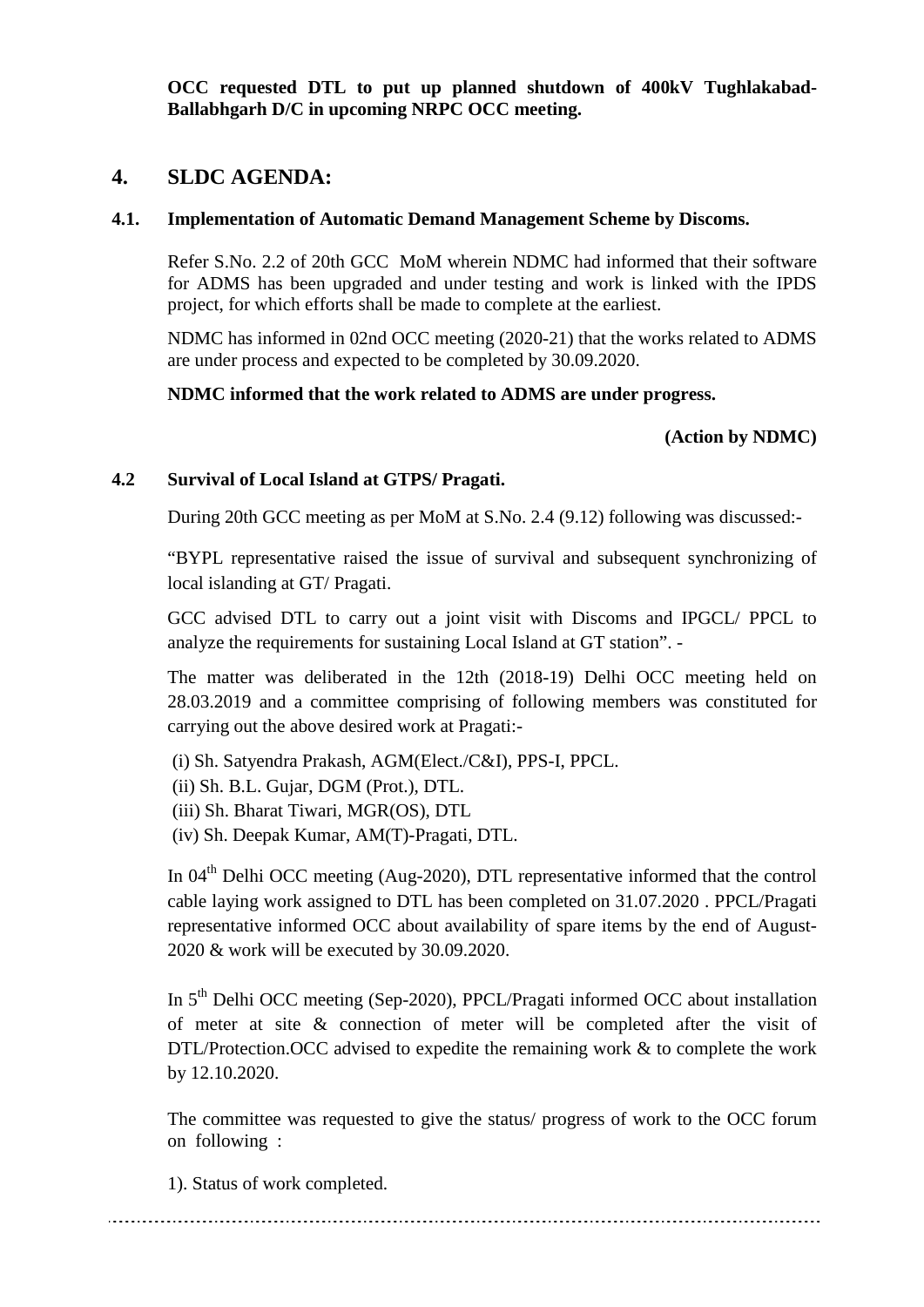2). Status of work left or hindrances causing delay.

3). Final schedule date of completing the work so that local island at GTPS/ Pragati shall survived during the tripping.

**It was informed that installation work has been completed. PPCL/Pragati requested DTL/Protection to visit the site for finalization & execution of control wirings.** 

**OCC advised DTL & PPCL to plan a meeting by next week and complete the pending works before next OCC.**

#### **(Action by DTL & PPCL)**

#### **4.3 Submission of break up energy consumption by the state.**

In NRPC OCC meeting all SLDCs were requested to provide the break up energy consumption by the state by segregating the same from the billed data from DISCOMs in the format as prescribed below:

| Category     | <b>Consumption</b>    | <b>Consumption</b> | <b>Consumption</b>  | <b>Consumption</b>      | <b>Tractio</b> | <b>Miscella</b> |
|--------------|-----------------------|--------------------|---------------------|-------------------------|----------------|-----------------|
|              | <b>Domestic</b><br>by | bv                 | by                  | <b>Industrial</b><br>by | n supply       | neous           |
|              | load                  | Commercial         | <b>Agricultural</b> | load                    | load           | /Others         |
|              |                       | load               | load                |                         |                |                 |
| <b>Month</b> |                       |                    |                     |                         |                |                 |

Report submission status:

| <b>DISCOM</b>      | <b>BRPL</b>        | <b>BYPL</b>      | <b>TPDDL</b>      | <b>MES</b>        | <b>NDMC</b>                               |
|--------------------|--------------------|------------------|-------------------|-------------------|-------------------------------------------|
| Submitted<br>up to | up to<br>August-20 | up to Sep-<br>20 | up to<br>$Sep-20$ | up to<br>$Sep-20$ | N <sub>0</sub><br>information<br>received |

NDMC & BRPL are requested to give the details up to September- 2020 on monthly basis.

**OCC advised all utilities to provide data to SLDC in the prescribed format on regular basis without failure.**

 **(Action by DISCOMs)**

#### **4.4 Regular submission of progress of capacitor installation programme by state utilities.**

In  $176<sup>th</sup>$  NRPC OCC meeting, the agenda was discussed for submission of progress of Capacitor installation programme by State utilities.

As per Central Electricity Authority (Furnishing of Statistics, Returns and Information) Regulations, 2007 mandates for submission of multiple types of data to Central Electricity Authority in the format as specified in the regulations. One of the information pertains to the submission of Progress of Capacitor Installation Program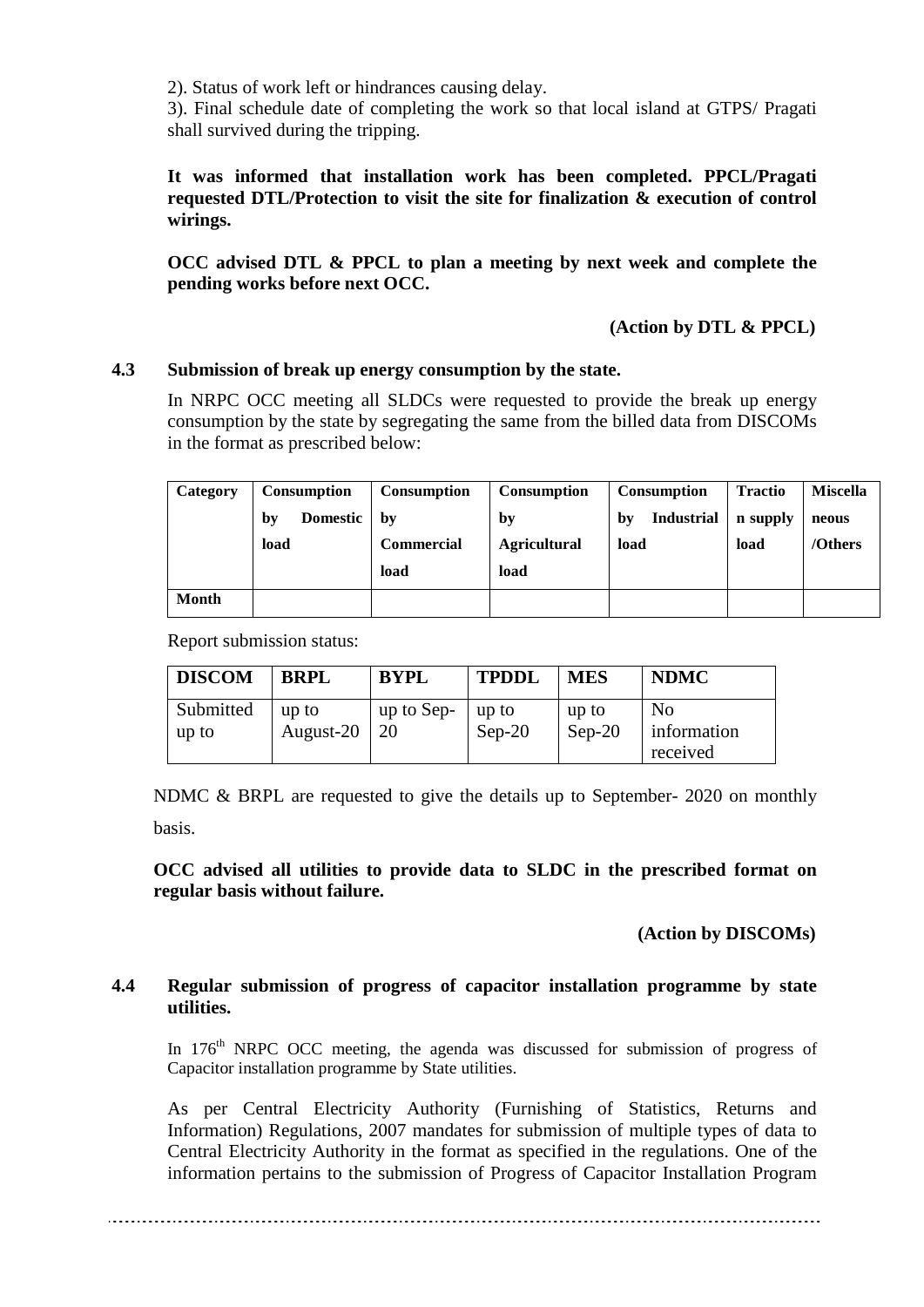by State utilities to RPCs which are thereafter required to compile and submit the data to CEA.

All the utilities are advised to furnish the information to NRPC Secretariat in the Format-35 of the said regulation latest by 10th of every month. The format 35 is as under.

#### FORMAT-35 **PERIODICITY-MONTHLY SUBMISSION BY-20TH DAY**

Progress of Capacitor Installation Programme in .......................... Region for the month of ..............

|                                              |                                                         |                          |                                                               |                                 |                                                                                        | (All figures in (MVAr)                           |
|----------------------------------------------|---------------------------------------------------------|--------------------------|---------------------------------------------------------------|---------------------------------|----------------------------------------------------------------------------------------|--------------------------------------------------|
| Name of the<br><b>Constituents</b>           | Total installed as on Requirement<br>(previous<br>year) | during<br>(current year) | <b>Constituent's</b><br>programme<br>during<br>(current year) | <b>Actual addition</b><br>month | <b>Faulty Capacitors</b><br>removed during<br>during the current the current month<br> | <b>Total addition during</b><br>the current year |
| 1                                            |                                                         |                          |                                                               |                                 |                                                                                        |                                                  |
| 2                                            |                                                         |                          |                                                               |                                 |                                                                                        |                                                  |
| 3                                            |                                                         |                          |                                                               |                                 |                                                                                        |                                                  |
| 4                                            |                                                         |                          |                                                               |                                 |                                                                                        |                                                  |
| 5                                            |                                                         |                          |                                                               |                                 |                                                                                        |                                                  |
| 6                                            |                                                         |                          |                                                               |                                 |                                                                                        |                                                  |
|                                              |                                                         |                          |                                                               |                                 |                                                                                        |                                                  |
|                                              |                                                         |                          |                                                               |                                 |                                                                                        |                                                  |
|                                              |                                                         |                          |                                                               |                                 |                                                                                        |                                                  |
|                                              |                                                         |                          |                                                               |                                 |                                                                                        |                                                  |
|                                              |                                                         |                          |                                                               |                                 |                                                                                        |                                                  |
| <b>Total Region</b><br><b>FORMAT-25 RPCs</b> |                                                         |                          |                                                               |                                 |                                                                                        |                                                  |

In line with the NRPC directions SLDC needs to submit the capacitor progress report before  $10<sup>th</sup>$  of every month. It is therefore requested to Discoms to submit the capacitor progress report before  $5<sup>th</sup>$  day of every month.

#### **OCC advised all utilities to update and submit the details in prescribed format to the SLDC. The capacitor details to be provided to SLDC on monthly basis before 5th day of every month.**

#### **(Action by DISCOMs)**

#### **4.5 High voltage issues in Delhi network.**

The High Voltage issues have been faced in Delhi System. This is because of decrease in power demand in Delhi area. During past winter season, it has been observed high voltage conditions and injection of reactive power to the grid resulting into payment of heavy penalty to be given by Delhi system to NRPC reactive account.

The details of NRPC reactive weekly account for Delhi from 31.08.20 to 04.10.20 are as under:

| Week No. | From     | Tо       | <b>Pavable</b><br>(Rs in Lakhs) | Receivable<br>(Rs in Lakhs) |
|----------|----------|----------|---------------------------------|-----------------------------|
|          | 31.08.20 | 06.09.20 | 18.68                           |                             |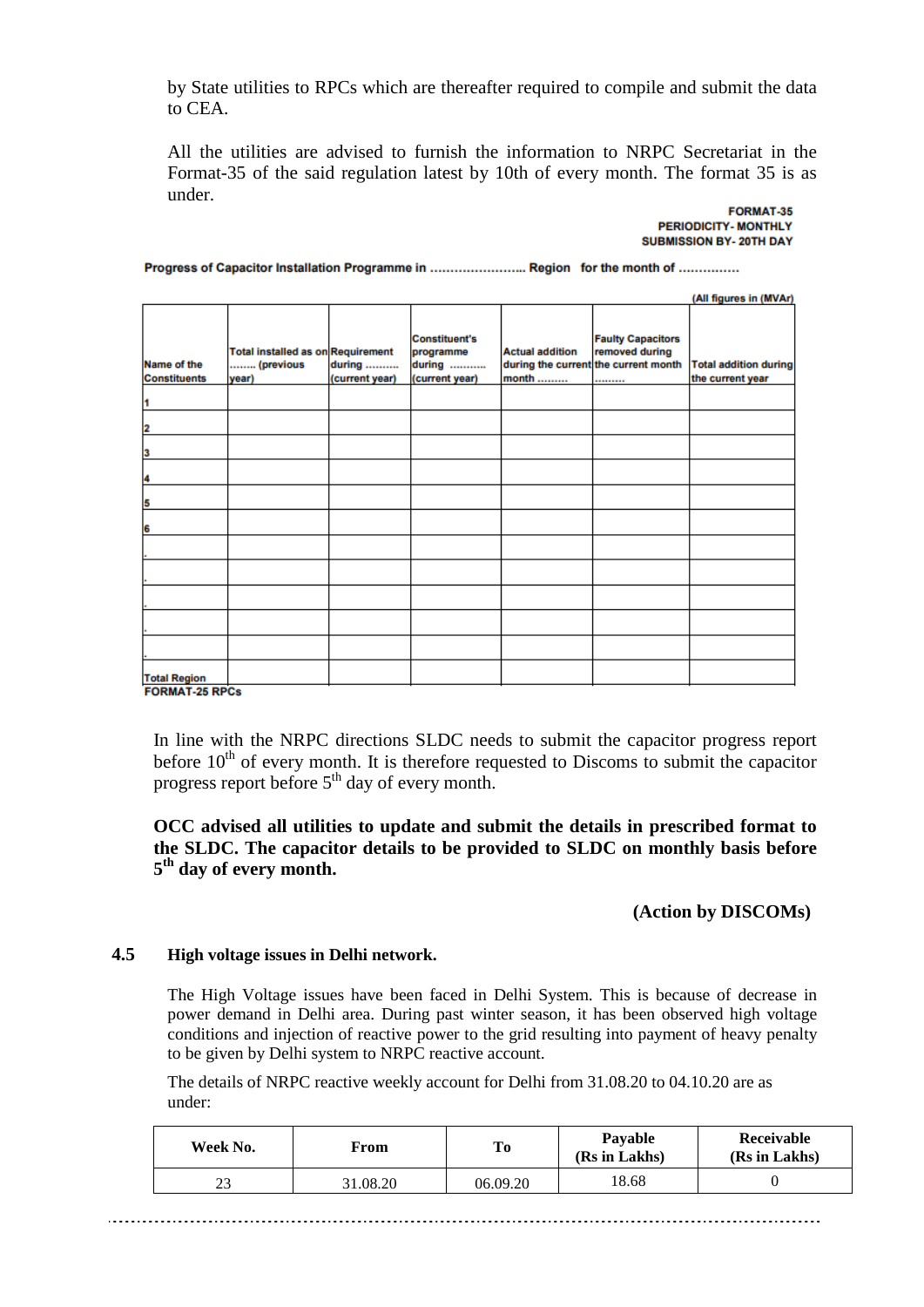| 24 | 07.09.20 | 13.09.20 | 13.68 |  |
|----|----------|----------|-------|--|
| ت  | 14.09.20 | 20.09.20 | 6.48  |  |
| 26 | 21.09.20 | 27.09.20 | 10.30 |  |
| ∼  | 28.09.20 | 04.10.20 | 27.99 |  |

Following steps were in practice to control the high voltage/ injection of reactive power.

- (i) Switching off the capacitors at all the Substations of Delhi.
- (ii) Transformer taps optimization by DTL and DISCOM.
- (iii) Monitoring of all 400/220kV ICTs and taking actions wherein VAR flows are observed from 220kV to 400kV side. In this respect reactive energy changes could also be monitored.
- (iv) Opening of lightly loaded transmission cables/ transmission lines keeping reliability in focus.
- (v) Absorption of reactive power by generating units.

#### **(a) Action Plan for Winter Preparedness 2020-21.**

**i**) The tap positions of Transformers/ ICTs are required to optimize up to extent to control high voltage & reactive power injection in system.

The Current Tap position details of 400/220kV ICT's in Delhi control has been shared to NRLDC in NRPC meeting held on 15.10.2020 for proper co-ordination which are as under:

| <b>SI</b><br>No. | <b>Station Name</b> | Owner        | <b>Voltage</b><br>Ratio<br>(kV) | Equipment         | <b>ICT</b><br>details<br>(MVA) | Config<br>uration | <b>TT</b> | NT | <b>PT</b>      |
|------------------|---------------------|--------------|---------------------------------|-------------------|--------------------------------|-------------------|-----------|----|----------------|
| 1                | <b>BAMNAULI</b>     | <b>DTL</b>   | 400/220                         | ICT <sub>01</sub> | $1*315$                        | $Y-Y$             | 17        | 9  | 9 <sub>B</sub> |
| 2                | <b>BAMNAULI</b>     | <b>DTL</b>   | 400/220                         | ICT <sub>02</sub> | $1*500$                        | $Y-Y$             | 17        | 9  | 9 <sub>B</sub> |
| 3                | <b>BAMNAULI</b>     | <b>DTL</b>   | 400/220                         | ICT <sub>03</sub> | $1*500$                        | $Y-Y$             | 17        | 9  | 9 <sub>B</sub> |
| $\overline{4}$   | <b>BAMNAULI</b>     | <b>DTL</b>   | 400/220                         | ICT <sub>04</sub> | $1*315$                        | $Y-Y$             | 17        | 9  | 9 <sub>B</sub> |
| 5                | <b>BAWANA</b>       | <b>DTL</b>   | 400/220                         | ICT <sub>01</sub> | 1*315                          | $Y-Y$             | 17        | 9  | 9B             |
| 6                | <b>BAWANA</b>       | <b>DTL</b>   | 400/220                         | ICT <sub>02</sub> | $1*315$                        | $Y-Y$             | 17        | 9  | 9 <sub>B</sub> |
| 7                | <b>BAWANA</b>       | <b>PGCIL</b> | 400/220                         | ICT <sub>03</sub> | $1*315$                        | $Y-Y$             | 17        | 9  | 9B             |
| 8                | BAWANA(CCGT)        | <b>DTL</b>   | 400/220                         | ICT <sub>04</sub> | 1*315                          | $Y-Y$             | 17        | 9  | 9B             |
| 9                | BAWANA(CCGT)        | <b>DTL</b>   | 400/220                         | ICT <sub>05</sub> | 1*315                          | $Y-Y$             | 17        | 9  | 9B             |
| 10               | BAWANA(CCGT)        | <b>DTL</b>   | 400/220                         | <b>ICT 06</b>     | 1*315                          | $Y-Y$             | 17        | 9  | 9 <sub>B</sub> |
| 11               | <b>MUNDKA</b>       | <b>DTL</b>   | 400/220                         | ICT <sub>01</sub> | $1*315$                        | $Y-Y$             | 17        | 9  | 9 <sub>B</sub> |
| 12               | <b>MUNDKA</b>       | <b>DTL</b>   | 400/220                         | ICT <sub>03</sub> | $1*315$                        | $Y-Y$             | 17        | 9  | 9B             |
| 13               | <b>MUNDKA</b>       | <b>DTL</b>   | 400/220                         | ICT <sub>04</sub> | 1*315                          | $Y-Y$             | 17        | 9  | 9B             |
| 14               | <b>HARSH VIHAR</b>  | <b>DTL</b>   | 400/220                         | ICT <sub>01</sub> | 1*315                          | $Y-Y$             | 17        | 9  | 9 <sub>B</sub> |
| 15               | <b>HARSH VIHAR</b>  | <b>DTL</b>   | 400/220                         | ICT <sub>02</sub> | 1*315                          | $Y-Y$             | 17        | 9  | 9 <sub>B</sub> |
| 16               | <b>HARSH VIHAR</b>  | <b>DTL</b>   | 400/220                         | ICT <sub>03</sub> | 1*315                          | Y-Y               | 17        | 9  | 9B             |

#### **Tap position Details of ICTs on 14.10.2020**

The current Tap position details of 220/66kV and 220/33kV Power Transformers (as on 22.10.20) are as under:

| S.<br>No. | Name of the Element | <b>MVA rating</b><br>of ICT | <b>Total tap</b> | Normal<br>tap | <b>Present tap</b><br>position |
|-----------|---------------------|-----------------------------|------------------|---------------|--------------------------------|
|           | 400kV Bawana S/S    |                             |                  |               |                                |
|           | 220/66kV 100MVA Tx  | 100                         |                  | ວ             |                                |
|           | 400kV Mundka S/S    |                             |                  |               |                                |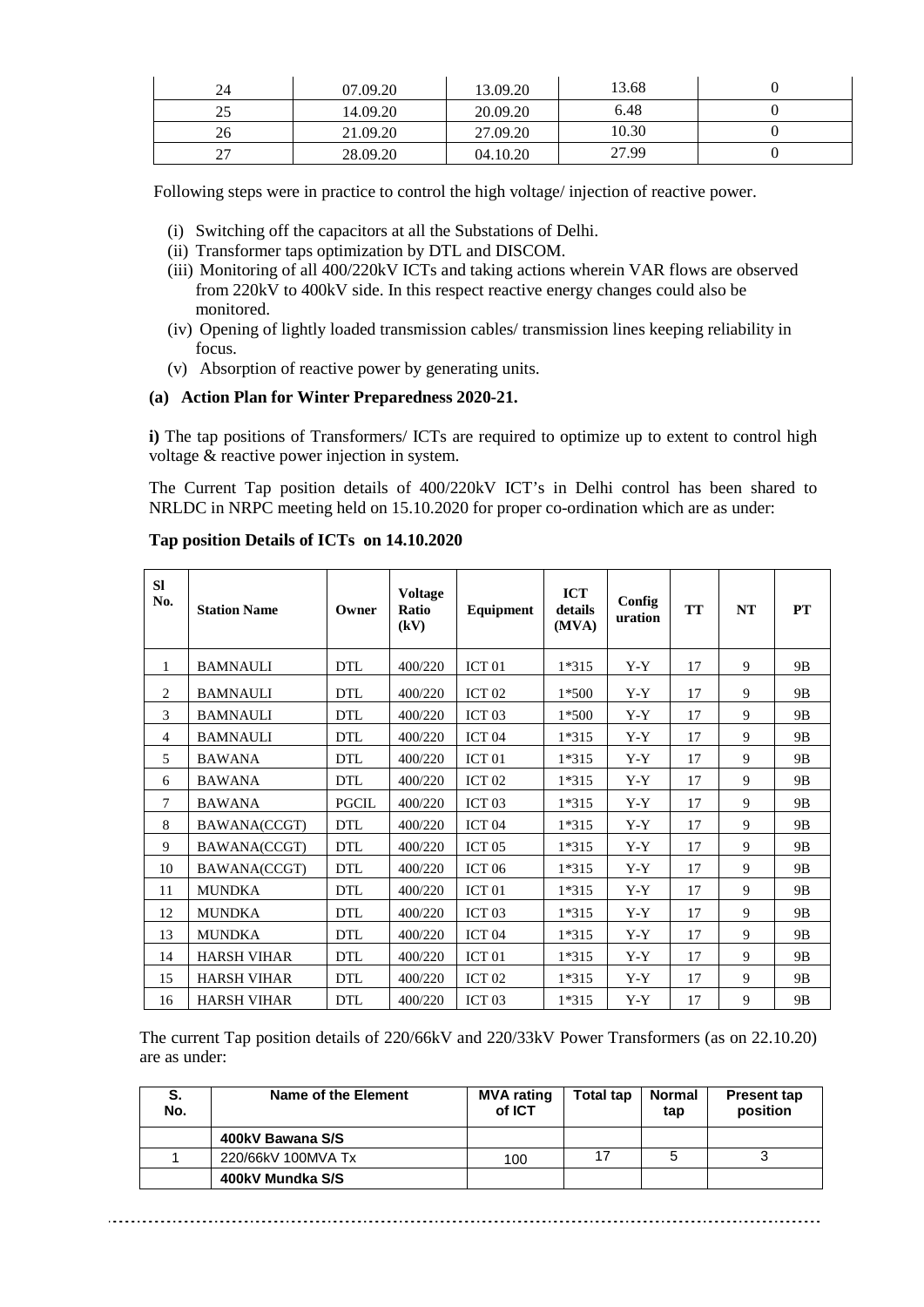| S.<br>No. | <b>Name of the Element</b>                    | <b>MVA</b> rating<br>of ICT | Total tap | <b>Normal</b><br>tap | <b>Present tap</b><br>position |
|-----------|-----------------------------------------------|-----------------------------|-----------|----------------------|--------------------------------|
| 2         | 220/66kV 160MVA Tx-II                         | 160                         | 17        | 5                    | 3                              |
| 3         | 220/66kV 160MVA Tx-III                        | 160                         | 17        | 5                    | $\overline{3}$                 |
|           | 220kV Narela S/S                              |                             |           |                      |                                |
| 4         | 220/66kV 100MVA Tx-I                          | 100                         | 17        | 5                    | 5                              |
| 5         | 220/66kV 100MVA Tx-II                         |                             | 17        | 5                    | 5                              |
| 6         | 220/66kV 100MVA Tx-III                        | 100                         | 17        | 5                    | 5                              |
|           | 220kV Rohini S/S                              | 100                         |           |                      |                                |
| 7         | 220/66kV 100MVA Tx-I                          | 100                         | 17        | 5                    | 3                              |
| 8         | 220/66kV 100MVA Tx-II                         | 100                         | 17        | 5                    | $\overline{3}$                 |
| 9         | 220/66kV 100MVA Tx-III                        | 100                         | 17        | 5                    | $\overline{3}$                 |
| 10        | 220/66kV 100MVA Tx-IV                         | 100                         | 17        | 5                    | $\overline{3}$                 |
|           | 220kV Patparganj S/S                          |                             |           |                      |                                |
| 11        | 220/66kV 100MVA Tx-I                          | 100                         | $1 - 17$  | 5                    | 3                              |
| 12        | 220/66kV 100MVA Tx-II                         | 100                         | $1 - 17$  | 5                    | 3                              |
| 13        | 220/33kV 100MVA Tx-I                          | 100                         | $1 - 17$  | 5                    | 5                              |
| 14        | 220/33kV 100MVA Tx-IV                         | 100                         | $1 - 17$  | 5                    | S/D                            |
| 15        | 220/33kV 100MVA Tx-III                        | 100                         | $1 - 17$  | 5                    | 5                              |
|           | 220kV Pragati S/S                             |                             |           |                      |                                |
| 16        | 220/66kV 160MVA Tx-I                          | 160                         |           |                      | $\mathbf{1}$                   |
| 17        | 220/66kV 160MVA Tx-II                         | 160                         |           |                      | $\mathbf{1}$                   |
|           | 220kV Gazipur S/S                             |                             |           |                      |                                |
| 18        | 220/66kV 160MVA Tx-I                          | 160                         | 17        | 5                    | 3                              |
| 19        | 220/66kV 100MVA Tx-II                         | 100                         | 17        | 5                    | $\overline{3}$                 |
| 20        | 220/66kV 160MVA Tx                            | 160                         | 17        | 5                    | $\overline{3}$                 |
|           | 220kV Wazirabad S/S                           |                             |           |                      |                                |
| 21        | 220/66kV 100MVA Tx-I                          | 100                         | 17        | 5                    | $\sqrt{5}$                     |
| 22        | 220/66kV 100MVA Tx-II                         | 100                         | 17        | 5                    | 5                              |
| 23        | 220/66kV 100MVA Tx-III                        | 100                         | 17        | 5                    | $\sqrt{5}$                     |
| 24        | 220/66kV 160MVA Tx-IV                         | 160                         | 17        | 5                    | 5                              |
|           | 220kV Okhla S/S                               |                             |           |                      |                                |
| 25        | 220/66kV 160MVA Tx-I                          | 100                         | $1 - 17$  | 5                    | 3                              |
| 26        | 220/66kV 100MVA Tx-II                         | 160                         | $1 - 17$  | 5                    | 3                              |
| 27        | 220/33kV 100MVA Tx-III                        | 100                         | 17        | 5                    | $\ensuremath{\mathsf{3}}$      |
| 28        | 220/33kV 100MVA Tx-IV                         | 100                         | 17        | $\overline{5}$       | $\overline{3}$                 |
| 29        | 220/33kV 100MVA Tx-V                          | 100                         | 17        | 5                    | 3                              |
|           | 220kV Sarita Vihar S/S                        |                             |           |                      |                                |
| 30        | 220/66kV 160MVA Tx-I                          | 100                         | 17        | 5                    | 3<br>$\overline{3}$            |
| 31        | 220/66kV 100MVA Tx-II                         | 100                         | 17        | 5                    | $\mathbf{3}$                   |
| 32        | 220/66kV 100MVA Tx-III                        | 100                         | 17        | 5                    |                                |
|           | 220kV Vasant Kunj S/S                         |                             | 17        | 5                    | 3                              |
| 33        | 220/66kV 100MVA Tx-I                          | 100                         | 17        | 5                    | 3                              |
| 34        | 220/66kV 100MVA Tx-II                         | 100                         | 17        | 5                    | 3                              |
| 35        | 220/66kV 160MVA Tx-III<br>220kV Najafgarh S/S | 160                         |           |                      |                                |
| 36        | 220/66kV 100MVA Tx-I                          |                             | 17        | 5                    | 5                              |
| 37        | 220/66kV 160MVA Tx-II                         | 100<br>160                  | 17        | 5                    | 5                              |
| 38        | 220/66kV 160MVA Tx-III                        |                             | 17        | 5                    | $\overline{5}$                 |
| 39        | 220/66kV 100MVA Tx-IV                         | 160<br>100                  | 17        | 5                    | 5                              |
|           | 220kV Park Street S/S                         |                             |           |                      |                                |
| 40        | 220/66kV 100MVA Tx-I                          | 100                         | $1 - 17$  | 5                    | 4                              |
| 41        | 220/66kV 100MVA Tx-II                         | 100                         | $1 - 17$  | 5                    | 4                              |
| 42        | 220/33kV 100MVA Tx-I                          | 100                         | $1 - 17$  | 5                    | 5                              |
| 43        | 220/33kV 100MVA Tx-II                         | 100                         | $1 - 17$  | 5                    | 5                              |
|           | 220kV Kanjhawala S/S                          |                             |           |                      |                                |
| 44        | 220/66kV 100MVA Tx-I                          | 100                         | 17        | 5                    | 5                              |
|           |                                               |                             |           |                      |                                |

*MOM of 6th Delhi OCC Meeting (2020-21) dt.-28.10.2020* Page 11 of 17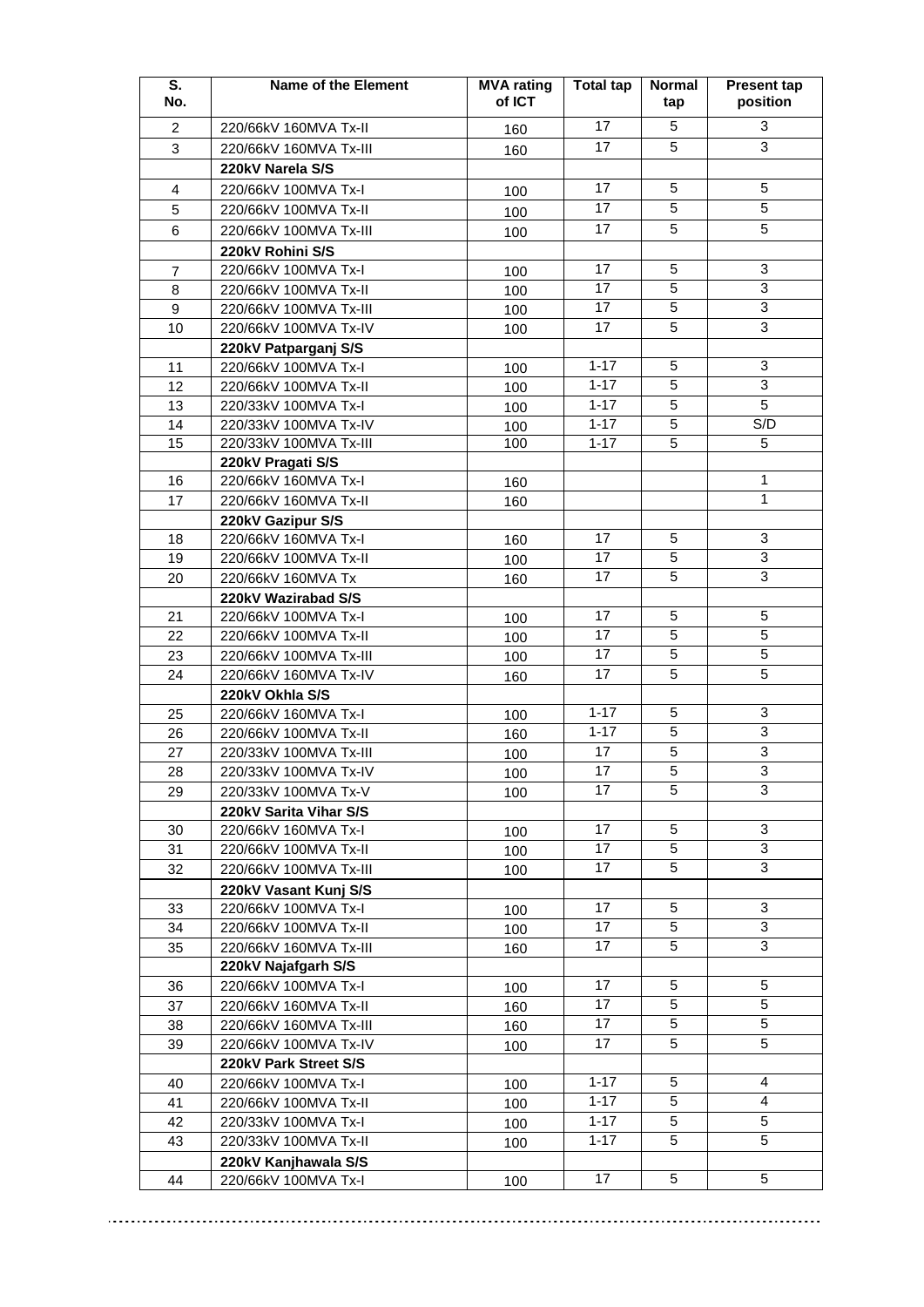| 45 | 220/66kV 100MVA Tx-II        | 100 | 17       | 5              | 5              |
|----|------------------------------|-----|----------|----------------|----------------|
| 46 | 220/66kV 160MVA Tx-III       | 160 | 17       | $\overline{5}$ | $\overline{5}$ |
|    | 220kV Pappankalan-II S/S     |     |          |                |                |
| 47 | 220/66kV 100MVA Tx-I         | 100 | 17       | 5              | 5              |
| 48 | 220/66kV 100MVA Tx-II        | 100 | 17       | 5              | $\sqrt{5}$     |
| 49 | 220/66kV 160MVA Tx-III       | 160 | 17       | 5              | 5              |
| 50 | 220/66kV 160MVA Tx-IV        | 160 | 17       | 5              | $\sqrt{5}$     |
|    | 220kV Pappankalan-I S/S      |     |          |                |                |
| 51 | 220/66kV 100MVA Tx-II        | 100 | 17       | 5              | 5              |
| 52 | 220/66kV 100MVA Tx-IV        | 100 | 17       | 5              | 5              |
| 53 | 220/66kV 160MVA Tx-III       | 160 | 17       | 5              | 5              |
| 54 | 220/66kV 160MVA Tx-V         |     | 17       | 5              | 5              |
|    |                              | 160 |          |                |                |
|    | 220kV Mehrauli S/S           |     | 17       | 5              | 3              |
| 55 | 220/66kV 100MVA Tx-I         | 100 | 17       | 5              | $\overline{3}$ |
| 56 | 220/66kV 100MVA Tx-II        | 100 |          |                | $\overline{3}$ |
| 57 | 220/66kV 100MVA Tx-III       | 100 | 17       | 5              | $\overline{3}$ |
| 58 | 220/66kV 160MVA Tx-IV        | 160 | 17       | 5              |                |
|    | 220kV Gopalpur S/S           |     |          |                |                |
| 59 | 220/66kV 160MVA Tx-II        | 160 | $1 - 17$ | 5              | 4              |
| 60 | 220/33kV 100MVA Tx-I         | 100 | $1 - 17$ | 5              | 3              |
| 61 | 220/33kV 100MVA Tx-III       | 100 | $1 - 17$ | 5              | $\mathbf{3}$   |
|    | 220kV DSIIDC Bawana S/S      |     |          |                |                |
| 62 | 220/66kV 100MVA Tx-II        | 100 | 17       | 5              | 3              |
| 63 | 220/66kV 100MVA Tx-III       | 100 | 17       | 5              | 3              |
| 64 | 220/66kV 160MVA Tx           | 160 | 17       | 5              | 3              |
|    | 220kV DIAL S/S               |     |          |                |                |
| 65 | 220/66kV 160MVA Tx-I         | 160 | 17       | 4              | 3              |
| 66 | 220/66kV 160MVA Tx-II        | 160 | 17       | 4              | $\overline{3}$ |
|    | 220kV Ridge Valley S/S       |     |          |                |                |
| 67 | 220/66kV 160MVA Tx-I         | 160 | 17       | 3              | 3              |
| 68 | 220/66kV 160MVA Tx-II        | 160 | 17       | 3              | 3              |
|    | 220kV Rohini-II S/S          |     |          |                |                |
| 69 | 220/66kV 160MVA Tx-I         | 160 | 17       | 5              | 3              |
| 70 | 220/66kV 160MVA Tx-II        | 160 | 17       | 5              | 3              |
|    | <b>HARSH VIHAR 400kV S/S</b> |     |          |                |                |
| 71 | 220/66kV 160MVA Tx-I         | 160 | 17       | 5              | 5              |
| 72 | 220/66kV 160MVA Tx-III       | 160 | 17       | 5              | 5              |
| 73 | 220/66kV 160MVA Tx-II        | 160 | 17       | 5              | $\overline{5}$ |
|    | 220kV Subzi Mandi S/S        |     |          |                |                |
| 74 | 220/33kV 100MVA Tx-I         | 100 | $1 - 17$ | 5              | $\mathbf{3}$   |
| 75 | 220/33kV 100MVA Tx-II        | 100 | $1 - 17$ | 5              | 3              |
|    | 220kV Kashmiri Gate S/S      |     |          |                |                |
| 76 | 220/33kV 100MVA Tx-I         | 100 | 17       | 5              | 6              |
| 77 | 220/33kV 100MVA Tx-II        | 100 | 17       | 5              | 6              |
|    | 220kV Lodhi Road S/S         |     |          |                |                |
| 78 | 220/33kV 100MVA Tx-I         | 100 | 17       | 5              | 5              |
| 79 | 220/33kV 100MVA Tx-II        | 100 | 17       | 5              | 5              |
| 80 | 220/33kV 100MVA Tx-III       | 100 | 17       | 5              | 5              |
|    | 220kV Naraina S/S            |     |          |                |                |
| 81 | 220/33kV 100MVA Tx-I         | 100 | 17       | 5              | 5              |
| 82 | 220/33kV 100MVA Tx-II        | 100 | 17       | 5              | 5              |
| 83 | 220/33kV 100MVA Tx-III       | 100 | 17       | 5              | 5              |
|    | 220kV Geeta Colony S/S       |     |          |                |                |
| 84 | 220/33kV 100MVA Tx-I         | 100 | 17       | 5              | 5              |
| 85 | 220/33kV 100MVA Tx-II        | 100 | 17       | 5              | 5              |
|    | 220kV Shalimarbagh S/S       |     |          |                |                |
| 86 | 220/33kV 100MVA Tx-I         | 100 | 17       | 5              | 3              |
| 87 | 220/66kV 100MVA Tx-II        | 100 | 17       | 5              | 3              |
|    |                              |     |          |                |                |

*MOM of 6th Delhi OCC Meeting (2020-21) dt.-28.10.2020* Page 12 of 17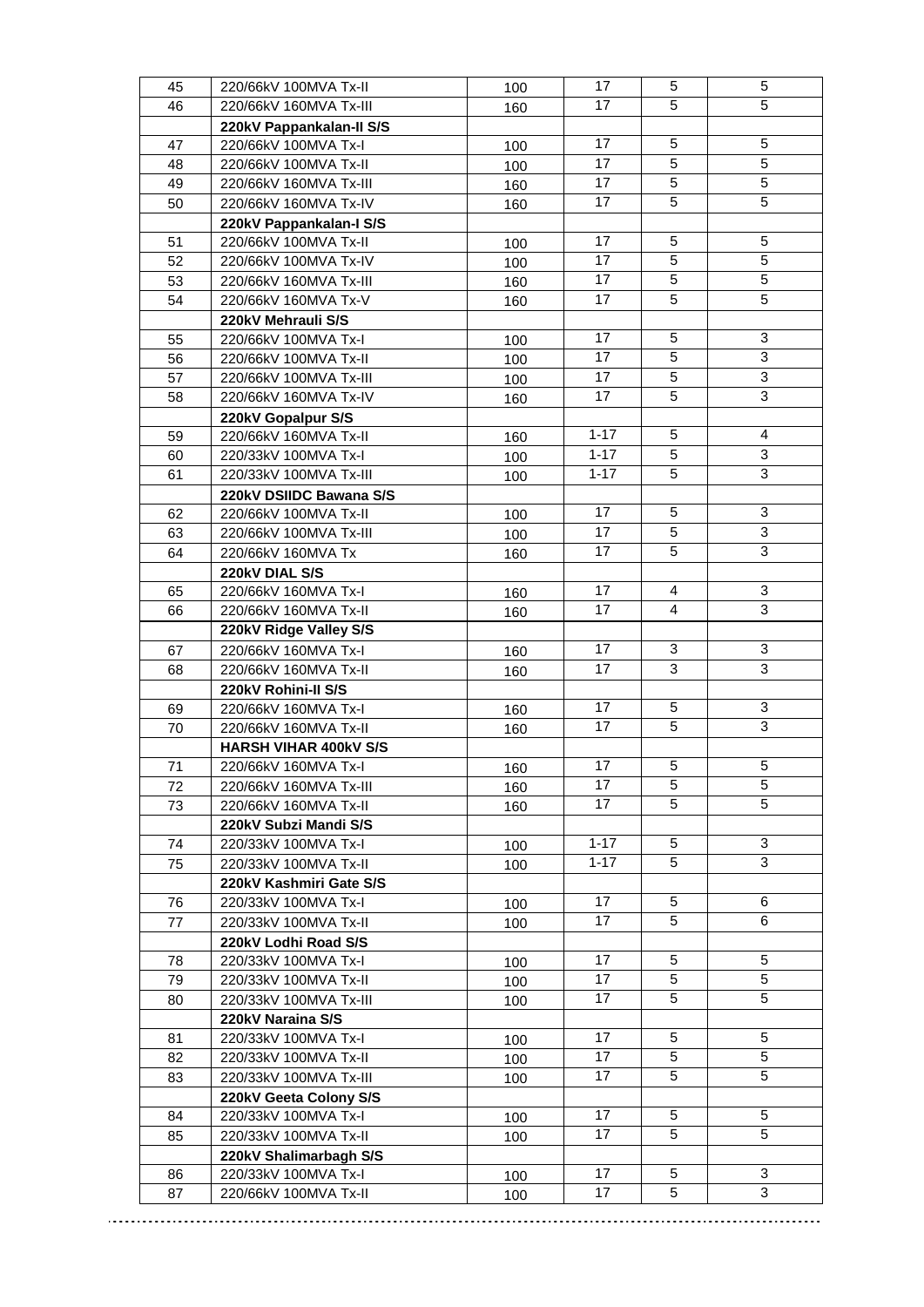| 88  | 220/33kV 100MVA Tx-III   | 100 | 17       | 5 | 3              |
|-----|--------------------------|-----|----------|---|----------------|
| 89  | 220/66kV 100MVA Tx-IV    | 100 | 17       | 5 | 3              |
|     | 220kV I.P. S/S           |     |          |   |                |
| 90  | 220/33kV 100MVA Tx-I     | 100 | $1 - 21$ | 9 | $\sqrt{5}$     |
| 91  | 220/33kV 100MVA Tx-II    | 100 | $1 - 21$ | 9 | Overhauling    |
| 92  | 220/33kV 100MVA Tx-III   | 100 | $1 - 17$ | 5 | 3              |
|     | 220kV Masjid Moth S/S    |     |          |   |                |
| 93  | 220/33kV 100MVA Tx-I     | 100 | $1 - 17$ | 5 | $\sqrt{5}$     |
| 94  | 220/33kV 100MVA Tx-II    | 100 | $1 - 17$ | 5 | $\sqrt{5}$     |
| 95  | 220/33kV 100MVA Tx-II    | 100 | $1 - 17$ | 5 | $\sqrt{5}$     |
|     | 220kV Trauma Center S/S  |     |          |   |                |
| 96  | 220/33kV 100MVA Tx-I     | 100 | $1 - 17$ | 5 | 3              |
| 97  | 220/33kV 100MVA Tx-II    | 100 | $1 - 17$ | 5 | $\overline{3}$ |
|     | 220kV Electric Lane S/S  |     |          |   |                |
| 98  | 220/33kV 100MVA Tx-I     | 100 | $1 - 17$ | 5 | 3              |
| 99  | 220/33kV 100MVA Tx-II    | 100 | $1 - 17$ | 5 | $\sqrt{3}$     |
|     | 220kV Wazirpur S/S       |     |          |   |                |
| 100 | 220/33kV 100MVA Tx-I     | 100 | $1 - 17$ | 5 | 3              |
| 101 | 220/33kV 100MVA Tx-II    | 100 | $1 - 17$ | 5 | 3              |
|     | 220kV Peeragarhi S/S     |     |          |   |                |
| 102 | 220/33kV 100MVA Tx-II    | 100 | $1 - 17$ | 5 | 3              |
| 103 | 220/33kV 100MVA Tx-III   | 100 | $1 - 17$ | 5 | $\mathbf{3}$   |
| 104 | 220/33kV 100MVA Tx-I     | 100 | $1 - 17$ | 5 | 3              |
|     | 220kV Preet Vihar S/S    |     |          |   |                |
| 105 | 220/33kV 100MVA Tx-I     | 100 | $1 - 17$ | 5 | 5              |
| 106 | 220/33kV 100MVA Tx-II    | 100 | $1 - 17$ | 5 | 5              |
|     | 220kV RPH Stn            |     |          |   |                |
| 107 | 220/33kV 100MVA Tx-I     | 100 | $1 - 17$ | 5 | 5              |
| 108 | 220/33kV 100MVA Tx-II    | 100 | $1 - 17$ | 5 | $\sqrt{5}$     |
|     | 220kV R.K.Puram S/S      |     |          |   |                |
| 109 | 220/66kV 160MVA Tx-I     | 160 | $1 - 17$ | 5 | 3              |
| 110 | 220/66kV 160MVA Tx-II    | 160 | $1 - 17$ | 5 | 3              |
| 111 | 220/66kV 100MVA Tx-I     | 100 | $1 - 17$ | 5 | $\sqrt{5}$     |
| 112 | 220/66kV 100MVA Tx-II    | 100 | $1 - 17$ | 5 | $\sqrt{5}$     |
|     | 220kV Tuglakabad S/S     |     |          |   |                |
| 113 | 220/66kV 160MVA Tx-II    | 160 | $1 - 17$ | 5 | 3              |
| 114 | 220/66kV 160MVA Tx-I     | 160 | $1 - 17$ | 5 | 3              |
|     | 220kV Papankalan-III S/S |     |          |   |                |
| 115 | 220/66kV 160MVA Tx-II    | 160 | $1 - 17$ | 5 | 5              |
| 116 | 220/66kV 160MVA Tx-I     | 160 | $1 - 17$ | 5 | 5              |
|     | 220kV SGTN S/S           |     |          |   |                |
| 117 | 220/66kV 160MVA Tx-I     | 160 | $1 - 17$ | 5 | $\overline{c}$ |
| 118 | 220/66kV 160MVA Tx-II    | 160 | $1 - 17$ | 5 | $\overline{2}$ |

The tap position of 220/66kV & 220/33kV Trs at DTL S/Stns shall be reviewed after detailed deliberation on inputs provided by Discoms and O&M Department of DTL.

**ii)** SLDC has started the opening of 220kV cables / lightly loaded lines w.e.f 18.10.20.The following lines are opened in the night hours (21.00 hrs to 07.00hrs).

| Sr.<br>N <sub>o</sub> | Name of Stn.         | Name of Ckt.       | <b>Elements to be opened</b> |
|-----------------------|----------------------|--------------------|------------------------------|
|                       | Maharani Bagh        | Trauma Centre ckts | Single ckt. at both ends     |
| $\gamma$              | <b>Trauma Centre</b> | Ridge Valley Ckt.  | Single ckt. at both ends     |
| $\mathcal{R}$         | Peeragarhi           | Wazirpur           | Single ckt. at both ends     |
| $\overline{4}$        | Shalimarbagh         | Wazirpur           | Both ckts. at both ends      |
|                       | Maharani Bagh        | Masjid moth ckts.  | Single ckt. at both ends     |

*MOM of 6th Delhi OCC Meeting (2020-21) dt.-28.10.2020* Page 13 of 17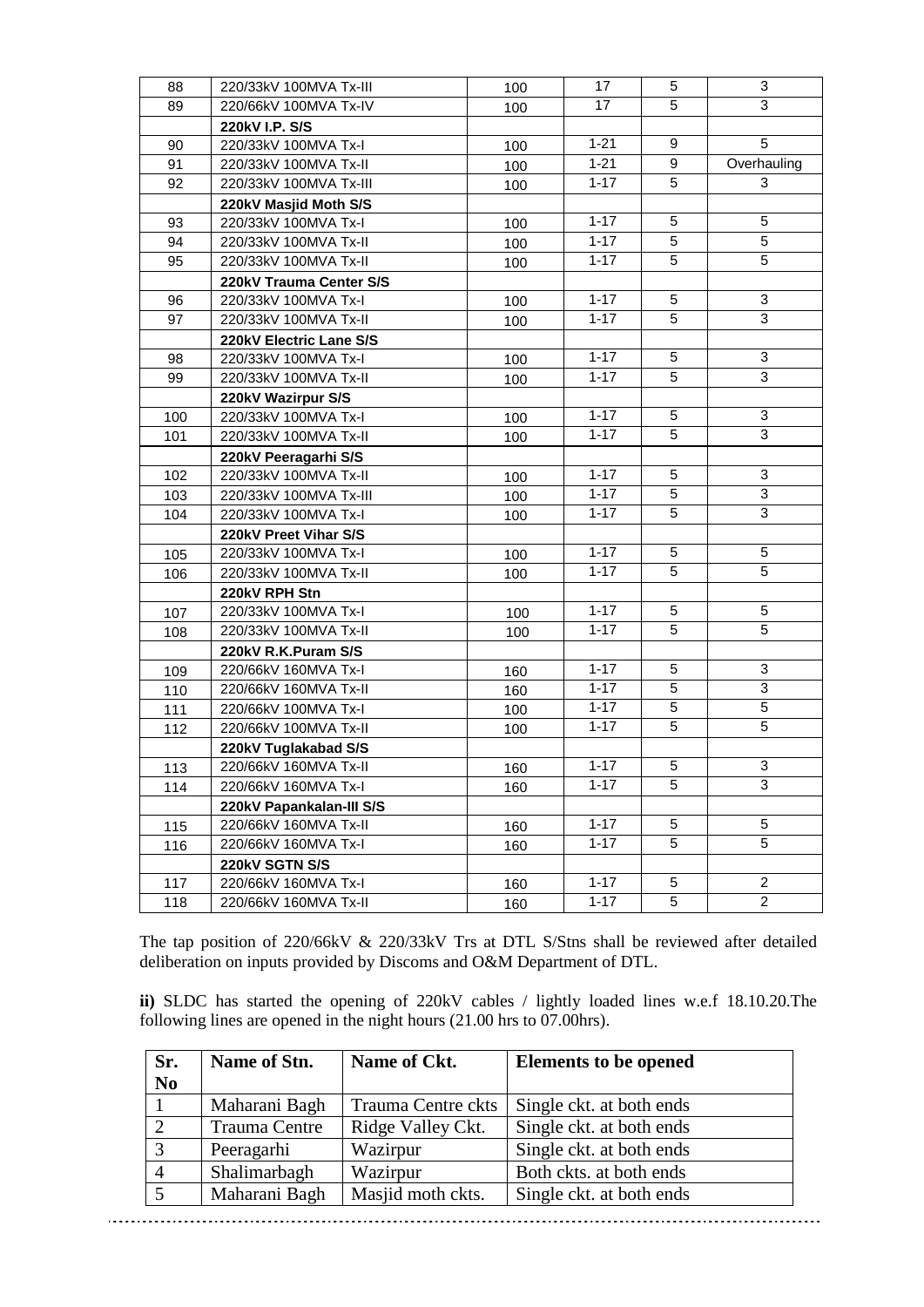|             | Electric Lane | Single ckt. at both ends |
|-------------|---------------|--------------------------|
| Harsh Vihar | Patparganj    | Single ckt. at both ends |
| Patparganj  | Preet Vihar   | Single ckt. at both ends |
| Patparganj  | Gazipur       | Single ckt. at both ends |

SLDC requested DTL to expedite the process of tendering works and execution of project related to Reactors as suggested by CEA.

**OCC deliberated the high voltage & reactive power injection issue in Delhi system during winter season and advised additional corrective actions:**

- **(i) All the Capacitor banks installed in DTL as well as DISCOMs should be switched Off.**
- **(ii) All the generators are advised not to inject MVAr in gird and should absorb MVAr particularly during high voltage condition to improve voltage profile of the Grid as per their capability curve.**
- **(iii) DISCOMs were requested to select the list of feeders for switching exercise to control reactive power injection. List of selected feeders to be shared with SLDC.**
- **(iv) DISCOMs were advised to share cases of high voltage conditions in substations directly with SLDC. Further, SLDC will instruct respective DTL substations to change tap position of Transformers if required.**
- **(v) For switching of 220 kV level U/G cables/Ckts, OCC advised SLDC to not to keep Ckts under Off condition for long duration of time. OCC suggested for switching of U/G cable circuits on alternate basis.**

**OCC advised DMRC, DTL & DISCOMs to explore all possibilities to control system voltage profile and reactive power injection in system from their respective ends.**

### **(Action by DMRC, DTL & DISCOMs)**

#### **5. Long/Recent Outage/Breakdown of Elements in Delhi power system.**

Members may update the latest status of following Long/Recent Outage/Breakdowns of elements in Delhi Power system as under:

| S.N | <b>Element's Name</b>                       | <b>DISCOM/</b><br><b>DTL</b> | Date and<br>Time of<br>outage | Status of outage as on 28.10.2020                                                                                                                                                                                                                       |
|-----|---------------------------------------------|------------------------------|-------------------------------|---------------------------------------------------------------------------------------------------------------------------------------------------------------------------------------------------------------------------------------------------------|
|     | 33 kV RIDGE VALLEY -<br>KHEBAR LANE CKT.-II | <b>BRPL</b>                  | 01.06.2019                    | 'Y' PH. Single cable faulty. BRPL<br>informed that the agenda related to<br>handover this ckt to MES to be put<br>before Steering Committee.<br>up<br>Process is not started yet. In last<br>OCC, BRPL advised to pursue with<br>MES to revive this ckt |
| 2.  | 220kV OKHLA - 33kV<br><b>BALAJI CKT.-I</b>  | <b>BRPL</b>                  | 21.10.2020                    | <b>SINGLE</b><br>'R' & B'PH<br><b>CABLE</b><br><b>FAULTY</b>                                                                                                                                                                                            |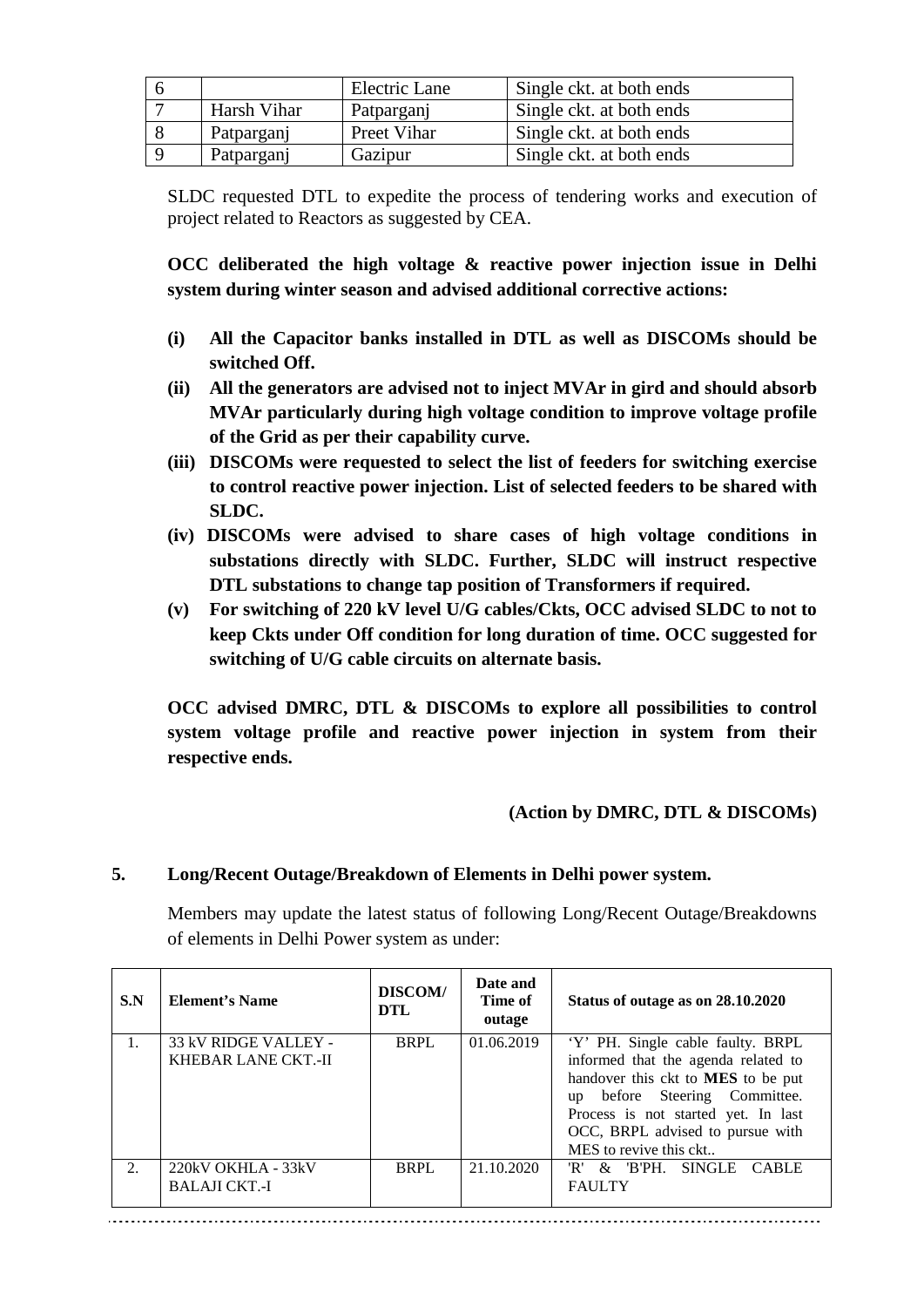| S.N | <b>Element's Name</b>                                               | DISCOM/<br><b>DTL</b> | Date and<br>Time of<br>outage | Status of outage as on 28.10.2020                                                                                                     |
|-----|---------------------------------------------------------------------|-----------------------|-------------------------------|---------------------------------------------------------------------------------------------------------------------------------------|
| 3.  | 400 kV MUNDKA - 66 kV<br>NANGLOI W. WORKS CKT.                      | <b>BRPL</b>           | 26.08.2020                    | 'B' PH. cable faulty. There are<br>multiple faults in Ckt & BRPL<br>checking for feasibility of cross<br>bonding.                     |
| 4.  | <b>66kV DHEERPUR -</b><br>JAHANGIRPURI CKT.-I                       | <b>TPDDL</b>          | 17.07.2020                    | R'<br>$\overline{PH}$ .<br><b>CABLE</b><br>FAULTY.<br><b>Energised on 22.10.2020.</b>                                                 |
| 5.  | <b>33kV LV SIDE CABLE B</b><br>PHASEOF 100MVA Tx-I AT<br><b>WZP</b> | <b>TPDDL</b>          | 15.10.2020                    | <b>CABLE</b><br>FAULTY.<br>Cable<br>has<br>multiple defects. Ckt<br>will be<br>energized by 31.12.2020.                               |
| 6.  | 33kV BAY -4 (IP -<br><b>ELECTRIC LANE)</b>                          | <b>NDMC</b>           | 24.08.2020                    | 'B' PH. CABLE FAULTY. Ckt will<br>be energized by 05.11.2020.                                                                         |
| 7.  | 33kV LODHI ROAD -<br>VIDYUT BHAWAN OLD<br>CKT.                      | <b>NDMC</b>           | 15.10.2020                    | 'R'<br>PH.<br><b>CABLE</b><br>FAULTY.<br><b>Energised on 22.10.2020.</b>                                                              |
| 8.  | 66kV GT - VIDYUT<br><b>BHAWAN CKT.-II</b>                           | <b>NDMC</b>           | 20.10.2020                    | $\overline{B}$<br>FAULTY.<br>PH.<br><b>CABLE</b><br><b>Energised on 21.10.2020.</b>                                                   |
| 9.  | 220/66 kV 160 MVA PR.TR.-<br><b>II AT R.K. PURAM</b>                | <b>DTL</b>            | 06.03.2020                    | Tx tripped on Buchholz & found<br>faulty. Transformer already sent to<br>workshop OEM, for repairing works.<br>Expected by 30.11.2020 |
| 10. | 220kV PEERAGARHI -<br><b>WAZIRPUR CKT.-I</b>                        | <b>DTL</b>            | 08.10.2020                    | punctured.<br>Cable<br>Expected<br>by<br>06.11.2020.                                                                                  |
| 11. | 220kV MASJID MOTH -<br>MAHARANI BAGH CKT.-II                        | <b>DTL</b>            | 16.10.2020                    | <b>JOINT</b><br><b>CABLE</b><br>DAMAGED.<br>Expected by 15.11.2020                                                                    |
| 12. | AT IP STATION: 100MVA<br>PR.TR.-II                                  | <b>DTL</b>            | 23.09.2020                    | Shutdown<br>Overhauling<br>for<br>of<br>Transformer.<br>Expected<br>by<br>05.11.2020                                                  |
| 13. | AT NAJAFGARH: 66kV<br><b>CAPACITOR BANK -I</b>                      | <b>DTL</b>            | 01.10.2020                    | Shutdown<br>for<br>Dismantling<br>&<br>AUGMENTATION WORK. Expected<br>by 05.11.2020                                                   |
| 14. | AT NAJAFGARH: 66kV<br><b>CAPACITOR BANK -2&amp;3</b>                | <b>DTL</b>            | 09.10.2020                    | Shutdown<br>Dismantling<br>$\&$<br>for<br>AUGMENTATION WORK. Expected<br>by 10.11.2020                                                |
| 15. | AT 220kV WAZIRABAD:<br>20MVA PR.TR.-IV                              | <b>DTL</b>            | 06.10.2020                    | Overhauling<br>Shutdown<br>of<br>for<br>Expected<br>Transformer.<br>by<br>05.11.2020                                                  |
| 16. | 220kV WAZIRABAD -<br><b>MANDOLA CKT.-III</b>                        | <b>DTL</b>            | 14.10.2020                    | SHUT DOWN FOR CONDUCTOR<br>REPLACEMENT.<br>Energized<br>on<br>30.10.2020.                                                             |

## **Additional Agenda**

### **1. BRPL AGENDA:**

#### **1.1 Non availability of PT isolation at 66/33kV level at R.K.Puram.**

BRPL submitted that, whenever any 66KV or 33kV O/G feeder trips, generally PT isolation is required for testing the cable. But there is no PT isolation facility at RK Puram sub-station. This creates prolonged outages for getting the PT isolation and thereby testing of cables.

Moreover frequent plug-in and plug-out activities are not advisable as these activities may damage bushings.

. . . . . . . . . . . . .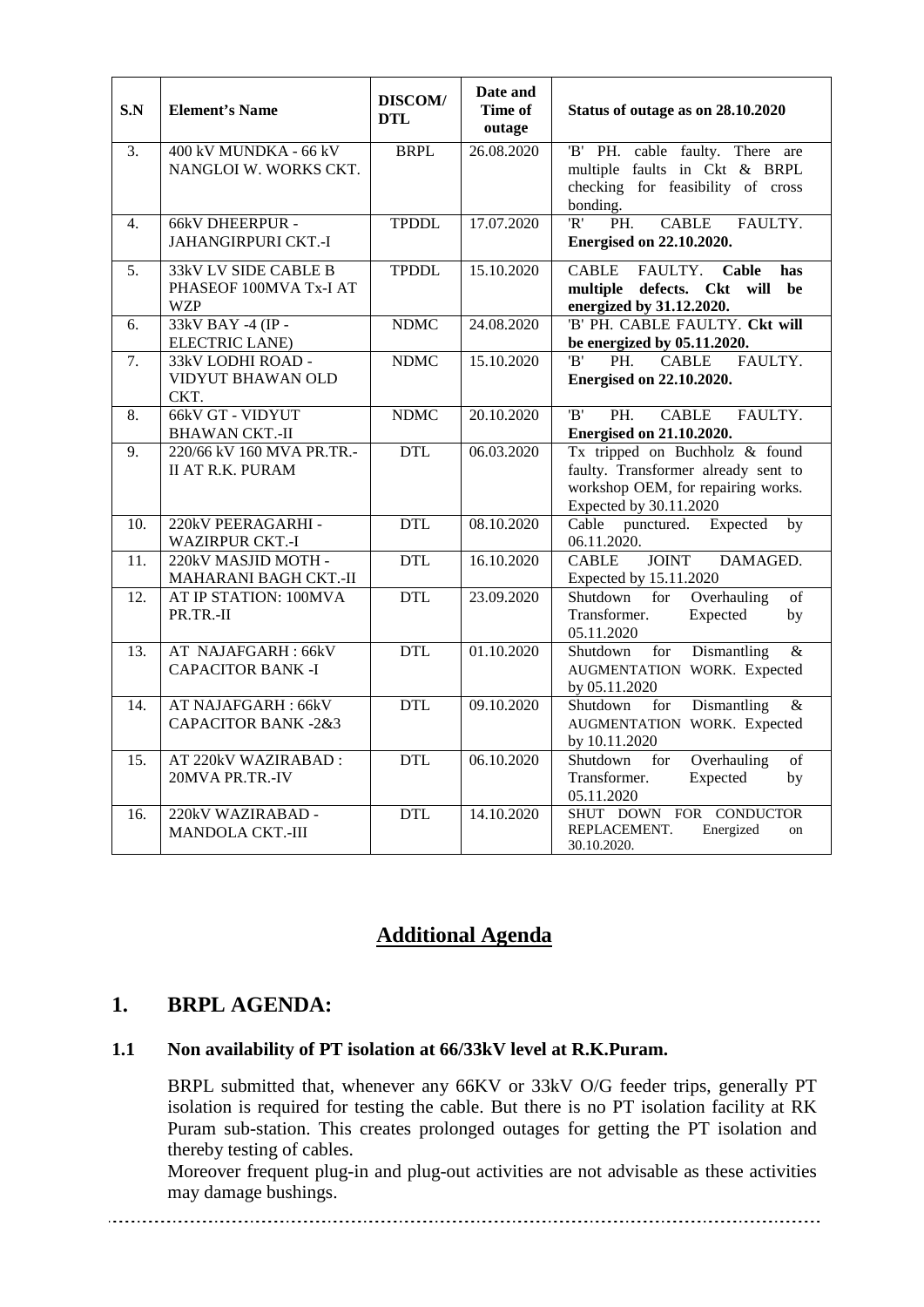Other similar sub-stations are also facing same issues. It is understood that certain switch gears are under long outages at Trauma center and Peeragarhi sub-stations.

One of the probable solutions to this issue is erection of separate DP Structure within the Grid premises so that cables between GIS breaker and the DP are terminated so that testing can be done at DP end only, thus avoiding Plug in, Plug out activity in GIS panels. This will not only reduce the chances of damage of switchgears due to Plug-in and Plug- out process but also facilitates with to the testing of cables at DP structure to reduce the restoration process of the breakdown.

**OCC advised BRPL to plan a visit along with DTL/O&M RK Puram substation for assessment at site and explore possibilities for amendments in existing GIS to resolve the PT isolation issue. OCC further advised that extensive maintenance and patrolling of feeders be ensured to minimize outages.**

#### **1.2 Status of 66/11 kV and 33/11 kV PTR augmentation works**

BRPL requested to DTL to provide latest status of 66/11kV and 33/11kV PTR augmentation works at 220kV Najafgarh, Lodhi Road & PPK-I sub-stations.

**DTL shared the status of scheme with OCC (Attached as annexure-III).**

#### **1.3 No bus selection facility available on 66kV bus level at 220kV Najafgarh & PPK-I sub-station.**

DTL has no bus selectivity on the elements at 66kV level i.e, Jaffarpur ckt-1, Nangloi Ckt & 66/11kV 20 MVA Tx-3 at Najafgarh & G-6 PPK Ckt at PPK-I, whenever there is a shutdown on 66kV bus bar these feeders will remain affected.

Recently two number 220/66kV 160 MVA Tx are installed as a replacement 100 MVA Tx at Najafgarh. However due to the lesser capacity of 66kV bus bars the enhanced capacity cannot be utilized at times. The dependency of the 220kV S/stn is getting increased due to the in ordinate delay of commissioning of 220kV Bodella-2.

**It was informed by DTL that 66 kV Bus selection has not been provided since the commissioning of Najafgarh grid, therefore DISCOMs are well aware of this situation. However, to meet load condition in next summer season the augmentation works of 66 kV bus-bar at 220 kV Najfagrah is under progress and also DTL requested for shutdown of 66 kV bus alternatively for augmentation works. BRPL expressed its inability to manage the load due to load constraints as 66kV BRPL feeder from Mundka to Nangloi Water Works is under breakdown since 26.08.2020.**

**OCC advised DTL/Najafgarh to plan shutdown for augmentation works of 66kV bus bar to meet load demand in summer season. OCC further requested BRPL to explore the alternate feeders to meet present load condition while 66 kV Nangloi Water Works is under breakdown.** 

**OCC advised BRPL to put up this issue in steering committee to resolve 66kV bus selection problem at 220 kV Najafgarh.**